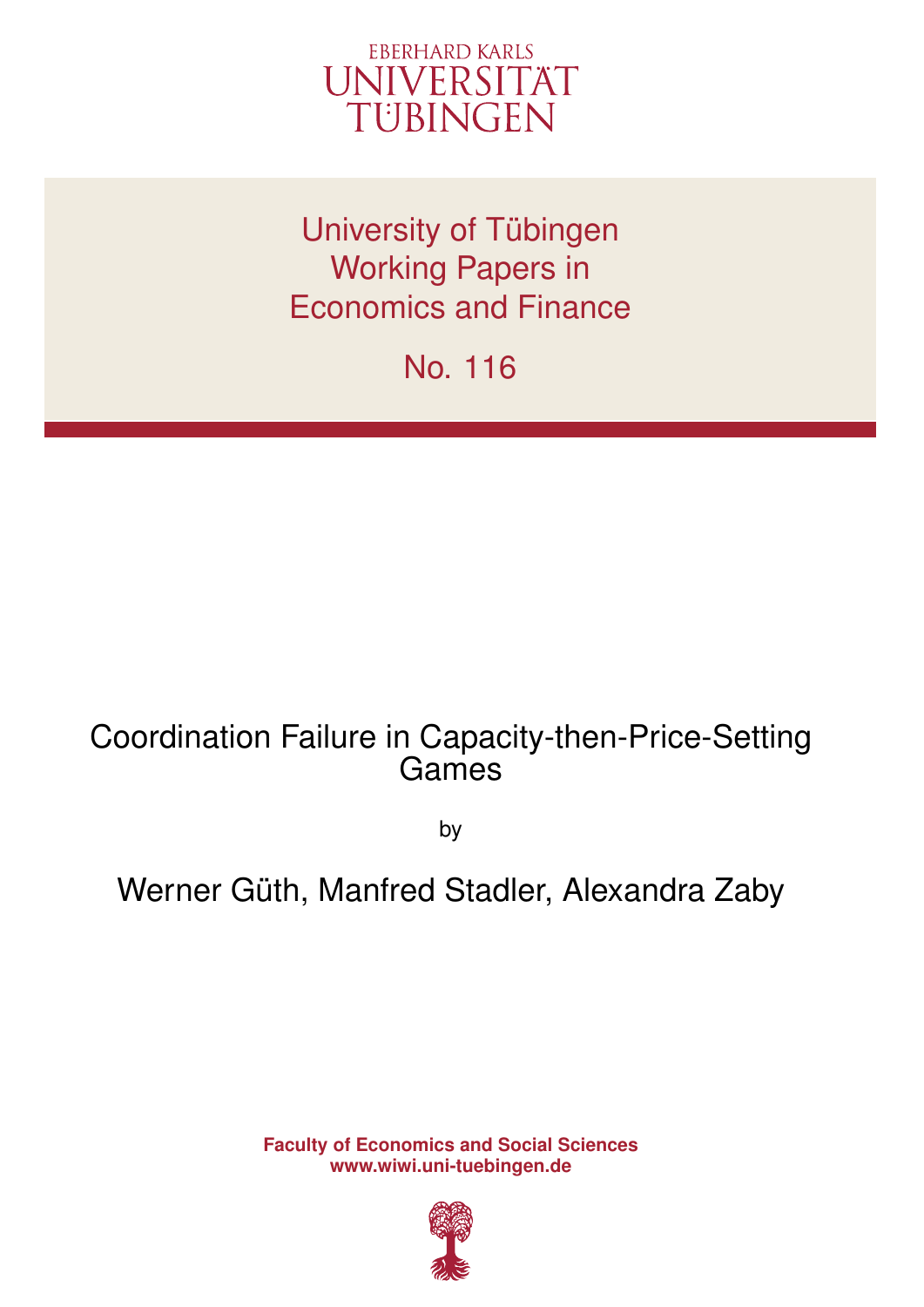# Coordination Failure in Capacity-then-Price-Setting Games

Werner Güth<sup>\*</sup>, Manfred Stadler<sup>\*\*</sup>, and Alexandra Zaby<sup>\*\*\*</sup>

January 2019

#### Abstract

In capacity-then-price-setting games, soft capacity constraints are planned sales amounts where producing above capacity is possible but more costly. While the subgame perfect equilibrium predicts equal prices, experimental evidence often reveals price discrepancies. This failure to coordinate on equal prices can imply losses, especially when serving demand is obligatory. We compare coordination failure with efficient rationing as well as with compulsory serving of demand, and additionally allow for simultaneous and sequential capacity choices. These treatments lead to a varying severity of the threat of losses. Our experimental results show that (possible) coordination failure affects behavior through two channels: via anticipating as well as via reacting to a loss. While capacities increase in anticipation of losses, prices increase when anticipating losses but decrease after experiencing losses. Coordination failures are more probable after subjects experienced a loss.

Keywords: capacity-then-price competition, loss avoidance, path dependence, sequentiality of decisions, intra-play communication

## JEL Classification: C72, C91

<sup>∗</sup> Libera Universit`a Internazionale degli Studi Sociali (LUISS), Viale Romania 32, I-00197 Roma, Italy; Max Planck Institute for Collective Goods, Kurt-Schumacher-Straße 10, D-53113 Bonn, Germany. e-mail: gueth@coll.mpg.de.

\*\* University of Tübingen, School of Business and Economics, Mohlstr. 36, D-72074 Tübingen, Germany. e-mail: manfred.stadler@uni-tuebingen.de.

<sup>\*\*\*</sup> University of Tübingen, School of Business and Economics, Mohlstr. 36, D-72074 Tübingen, Germany. e-mail: alexandra.zaby@uni-tuebingen.de.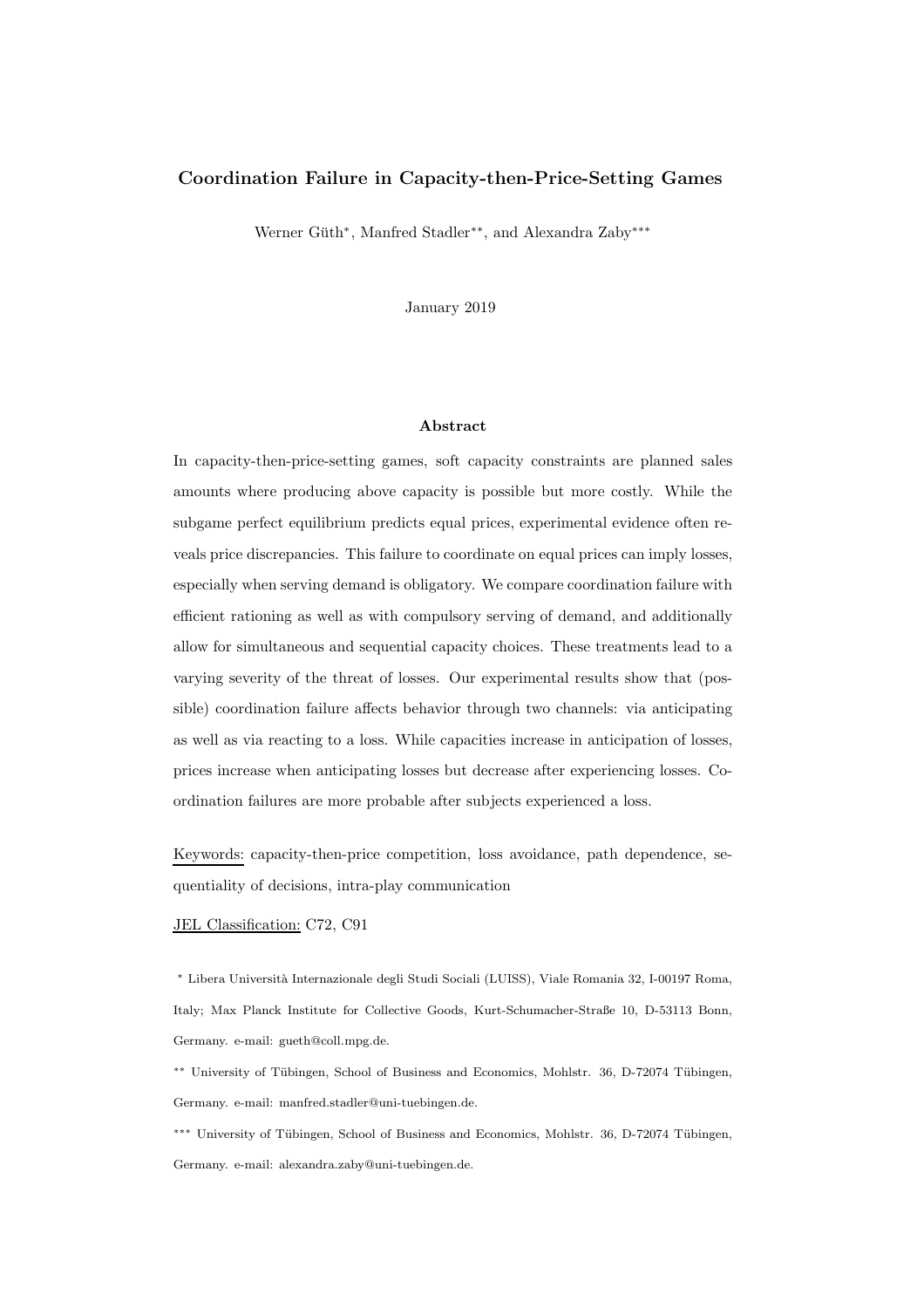# I. Introduction

There is a vast literature on laboratory experiments analyzing collusive behavior of competitors. However, these approaches mostly abstract from the fact that collusion, e.g., coordination on higher than competitive prices, may fail as competitors can undercut collusive prices. In markets with homogeneous goods and capacity constraints the risk of unsuccessful price coordination is especially pronounced because differing prices can lead to a rationing of demand. Setting capacities too low can cause losses if excess demand has to be served whereas too high capacities can cause losses if demand is insufficient to cover the capacity-installation costs. Capacity-then-price competition thus provides a rich setting to study how the anticipation and experience of coordination failure affects market behavior. Our study further varies the timing of capacity choices allowing for "leading by example" which is known to stimulate coordination in experimental markets.

Kreps and Scheinkman (1983) have been the first to theoretically analyze a capacitythen-price-setting game in a homogeneous market. Among others, Güth  $(1995)$ , Maggi (1996), and Boccard and Wauthy (2000, 2004) loosen their interpretation of "capacity" by allowing to sell beyond initial capacity precommitment, albeit at higher marginal costs. Rather than a prohibitive increase of marginal costs at the capacity limit, "soft" capacity constraints—in case of higher than anticipated demand—allow firms to sell more than their planned sales amounts. When firms are obliged to serve demand—possibly at higher unit costs—rationing, demand spillovers, and mixed strategies can be avoided. In a setup with soft capacity constraints and sellers' obligation to serve demand, too low prices can force sellers to sell more than planned, whereas too high prices can leave them with no demand to cover sunk capacity installation costs. Both types of coordination failures imply a "threat of losses."

In the context of capacity-then-price-setting games, simultaneous versus sequential capacity choices has been found to enhance collusion. Huck et al. (2001) compare simultaneous versus sequential quantity competition and also distinguish between random-strangers and partners-matching. Only for partners-matching both, simul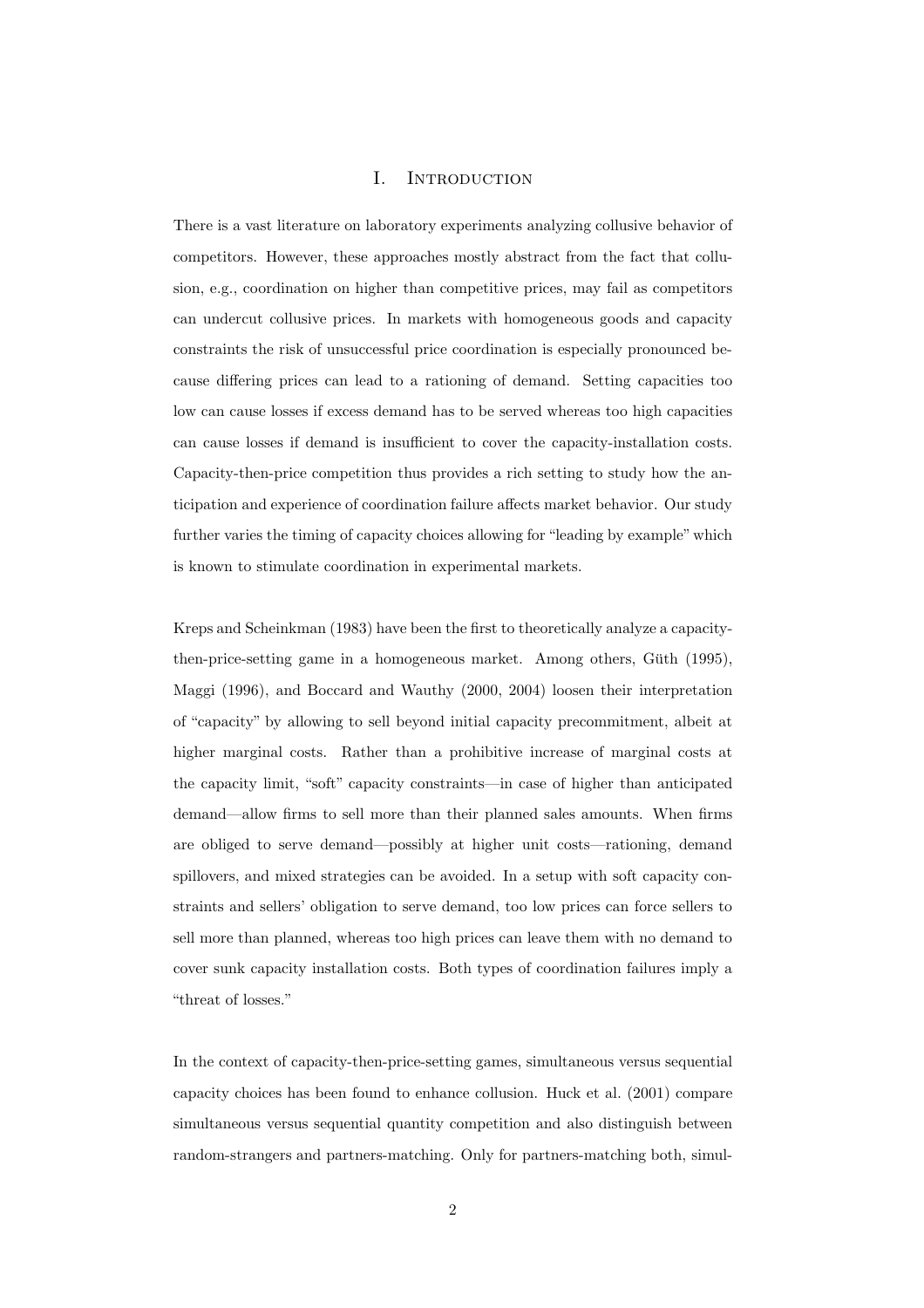taneous and sequential quantity competition, do induce collusion, there are no collusion effects for random-strangers-matching. Regarding the substantial behavioral impact of loss avoidance, other studies report that participants prefer even more risky strategies with the potential to avoid losses over those which trigger losses with certainty (see, e.g., Rydval and Ortmann, 2005; Feltovich et al., 2012; Cachon and Camerer, 1996; Tversky and Kahneman, 1979, 1991).

Our approach differs from these contributions in several ways: in capacity-then-price competition based on fixed pair matching, participants either simultaneously or sequentially choose capacities before simultaneously setting prices. To vary the threat of losses imposed by coordination failure, participants either confront efficient rationing or compulsory serving of excess demand (based on soft capacity constraints). While these conditions are implemented between-subjects, additionally "cheap talk" or "no communication" after capacity but before price choices is implemented as a within-subjects variation. However, as cheap talk as such does not affect the threat of losses, we focus only on the data of conditions without cheap talk in the following (for an analysis of cheap talk versus no communication see Güth et al.,  $2018$ ). The considered variations allow for a thorough analysis of possibly path-dependent price and capacity choices in multi-stage games.

The rest of the paper is organized as follows. Section II. analyzes the theoretical model and derives the benchmark hypotheses. Section III. introduces the experimental design. Section IV. describes and analyzes the data and discusses the results. Section V. concludes.

# II. THE THEORETICAL BENCHMARK MODEL

We consider a two-stage capacity-then-price-setting game with two firms  $i = 1, 2$ installing capacities  $\bar{q}_i$ , indicating how much they intend to produce and sell. For demand amounts  $q_i$  not exceeding these levels, the constant unit cost of installing capacity are  $c_K$  and the constant unit cost of production are  $c_P$ . When demand exceeds these planned levels, firms can expand their supply, but only at an additional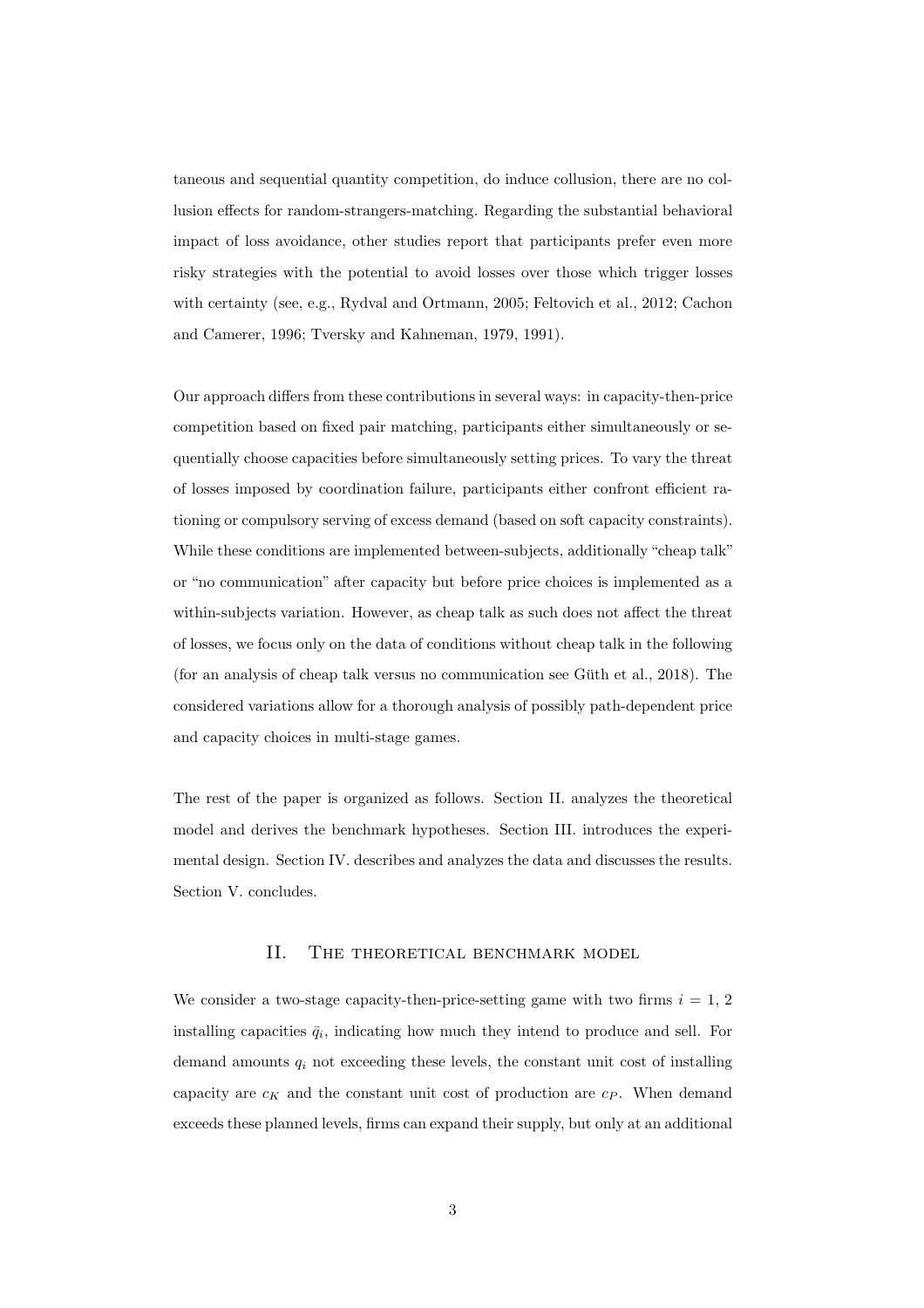unit cost  $\vartheta \geq 0.1$  Thus, total unit costs amount to

$$
\tilde{c} = \begin{cases}\nc & \text{if } q_i \leq \overline{q}_i \\
c + \vartheta & \text{if } q_i > \overline{q}_i\n\end{cases}
$$

where  $c \equiv c_P + c_K$ <sup>2</sup> We restrict our analysis to a homogeneous market with the linear demand function

$$
D(p) = \alpha - p \ ,
$$

where  $\alpha(> c + \vartheta)$  indicates market size.

We distinguish two basic scenarios: (i) *Efficient rationing*. Rationing is efficient and the additional cost of a subsequent increase in capacity is prohibitively high, i.e., capacity constraints are binding and demand above capacity is not served. In case of differing prices, the firm setting the lower price thus serves demand only up to its capacity, whereas the firm setting the higher price serves residual demand at its higher price. (ii) Compulsory serving of excess demand. Excess demand must be served so that the firm charging the lower price has to satisfy all demand at its price which may likely imply producing and selling above capacity. Correspondingly, the firm setting the higher price sells nothing. Based on these equilibrium prices for both scenarios, we will discuss the causes and consequences of coordination failure in more detail.

The theoretical benchmark solutions prove to be the same for both scenarios: depending on the sequentiality of the decision process, either the Cournot (1838) or the Stackelberg (1934) solution is implied by the subgame perfect equilibrium of the capacity-then-price-setting game. For the market clearing prices  $p^* = \alpha - \overline{q}_i - \overline{q}_j$ , the reduced-form profit functions in the first stage are

$$
\pi^i = (\alpha - \overline{q}_i - \overline{q}_j - c)\overline{q}_i ; \quad i, j = 1, 2, \quad i \neq j.
$$

<sup>&</sup>lt;sup>1</sup>As an alternative approach, Cabon-Dhersin and Drouhin (2014) consider the case of a convex short-term cost function leading to soft capacity constraints and tacit collusion.

<sup>2</sup>Abbink and Brandts (2008) as well as Andersson et al. (2014) use another framework and study pricing behavior in case of increasing marginal costs.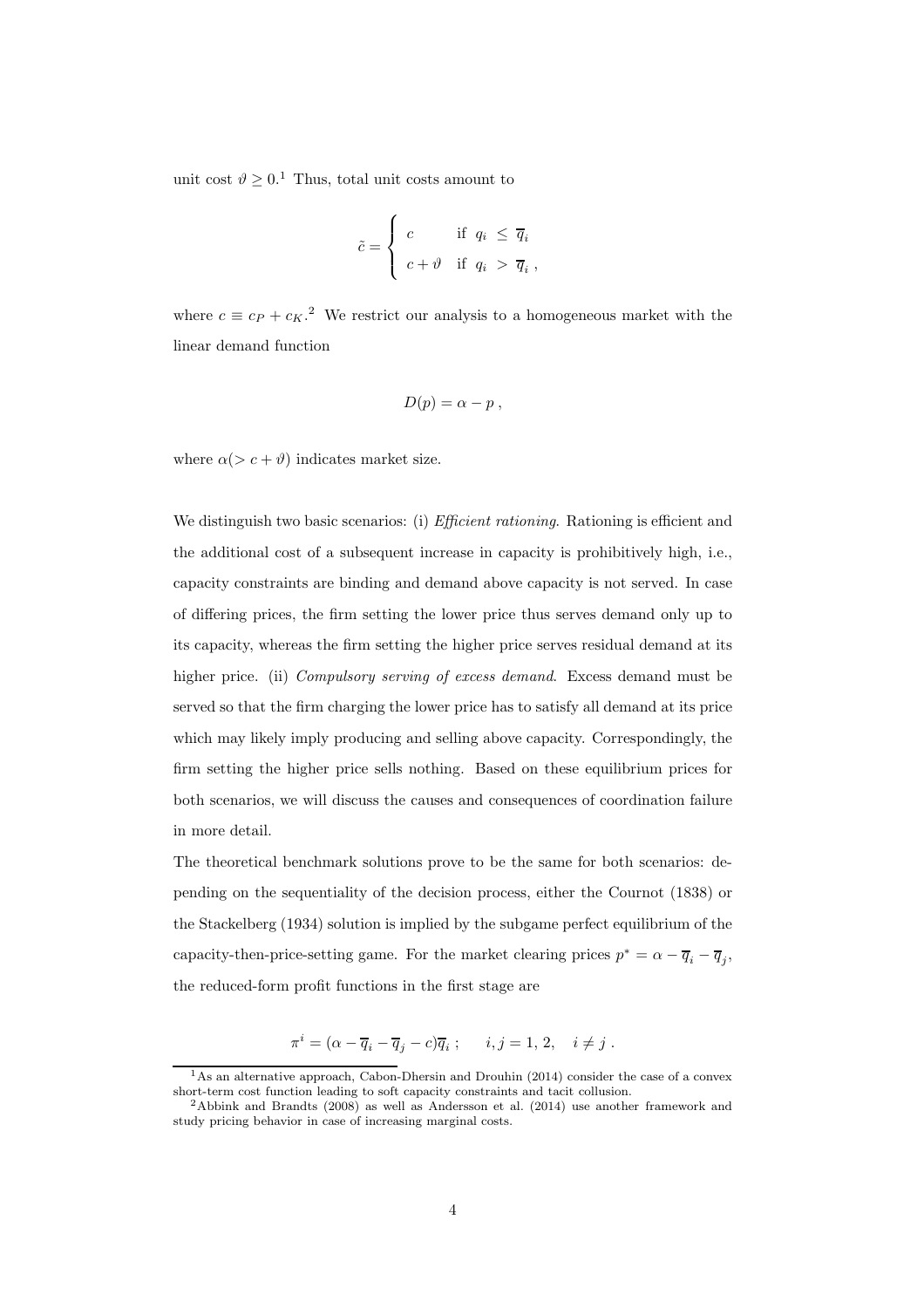The profit maximizing capacities depend on the rules of the game.

#### Efficient rationing

Efficient rationing means that the most eager consumers are served first. When the competitor j has installed a capacity  $\bar{q}_j$ , the residual demand for firm i is given by

$$
D_i(p_i) = \begin{cases} \alpha - p_i - \bar{q}_j & \text{if } p_i \geq p_j \\ \alpha - p_i & \text{if } p_i < p_j \end{cases}.
$$

In the second stage of the game, given the capacities  $\bar{q}_1$  and  $\bar{q}_2$ , the market clearing prices  $p^* = \alpha - \bar{q}_1 - \bar{q}_2$  constitute a Nash equilibrium (in pure strategies) if no firm can do better by unilaterally deviating. A price cut to  $p < p^*$  leads to a lower profit if the reduced price is lower than the total unit cost  $\tilde{c} = c + \vartheta$  after a subsequent capacity expansion, i.e.,

$$
(1) \t\t\t p < c + \vartheta
$$

A price increase to  $p > p^*$  leads to a lower profit  $\pi^i = p_i(\alpha - p_i - \bar{q}_j)$  if  $\partial \pi^i / \partial p_i \big|_{p_i = p^*} =$  $\alpha - 2p^* - \bar{q}_i + \bar{q}_j \leq 0$ , i.e.

$$
(2) \t\t 2\bar{q}_i + \bar{q}_j \le \alpha
$$

for  $i = 1, 2, j \neq i$ . Given that  $p^* = \alpha - \bar{q}_1 - \bar{q}_2$  is an equilibrium in the second stage, the reduced-form profit functions in the first stage read  $\pi^i = (\alpha - \bar{q}_i - \bar{q}_j - c)\bar{q}_i$ . We distinguish between simultaneous and sequential capacity choices.

Simultaneous capacity choices: Maximizing these profit functions with respect to the capacities leads to the equilibrium capacities

$$
\bar{q}^c = (\alpha - c)/3
$$

which coincide with the Cournot quantities. In the second stage, both firms set the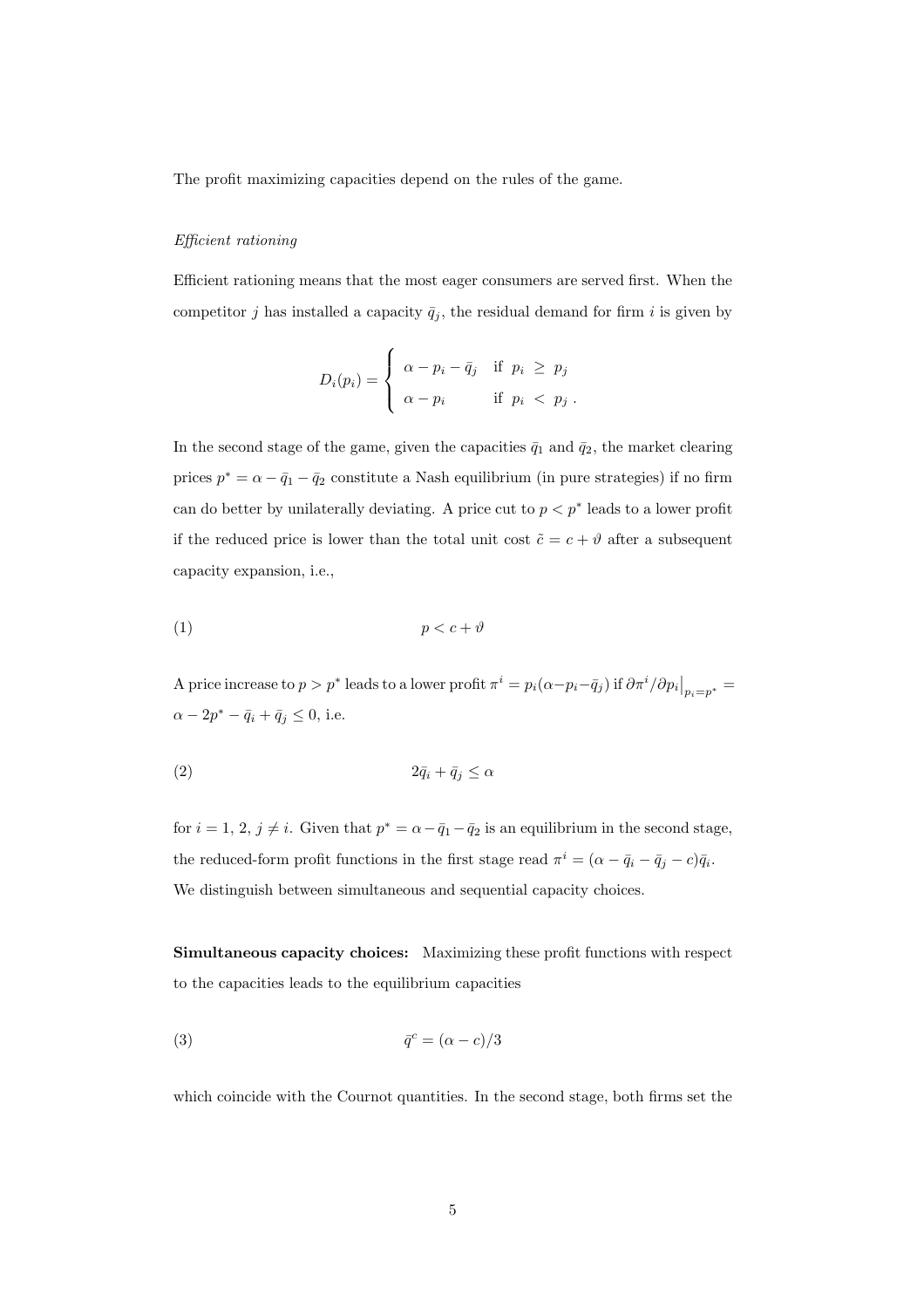prices

$$
(4) \qquad \qquad p^c = c + (\alpha - c)/3
$$

and realize the profits

$$
\pi^c = (\alpha - c)2/9.
$$

Equation 3 shows that condition 2 is generally satisfied in equilibrium. Equation 4 shows that condition 1 is satisfied if  $\vartheta > (\alpha - c)/3$ . The parameter values in our experiment,  $\alpha = 200, c = 80$ , and  $\vartheta = 40$  satisfy this equilibrium condition.<sup>3</sup> The market outcome for this parameter constellation is  $\bar{q}^C = 40$  and  $p^C = 120$ .

Sequential capacity choices: The sequential capacity setting features one firm as the leader L who first determines his capacity  $\bar{q}_L$ , which can be observed by the follower F who then chooses his capacity  $\bar{q}_F$  second. As will be shown, in the third stage of the game, the prices  $p^S = \alpha - \overline{q}_L - \overline{q}_F$  prove to be equilibrium prices. Therefore, in the second stage the follower maximizes his profits

$$
\pi^F = (\alpha - \overline{q}_L - \overline{q}_F - c)\overline{q}_F
$$

by setting  $\overline{q}^F = (\alpha - c - \overline{q}_L)/2$ . Anticipating this reaction, in the first stage, the leader maximizes his profit

$$
\pi^L = (\alpha - c - \overline{q}_L)\overline{q}_L/2
$$

by choosing  $\overline{q}_L = (\alpha - c)/2$ . The follower reacts according to  $\overline{q}_F = (\alpha - c)/4$ , such that the prices, independently charged by both of the firms, are

$$
p^S = c + (\alpha - c)/4,
$$

leading to the profits

$$
\pi^L = (\alpha - c)^2 / 8
$$

<sup>&</sup>lt;sup>3</sup>In case of  $\vartheta < (\alpha - c)/3$ , the equilibrium prices are  $p = c + \vartheta$ .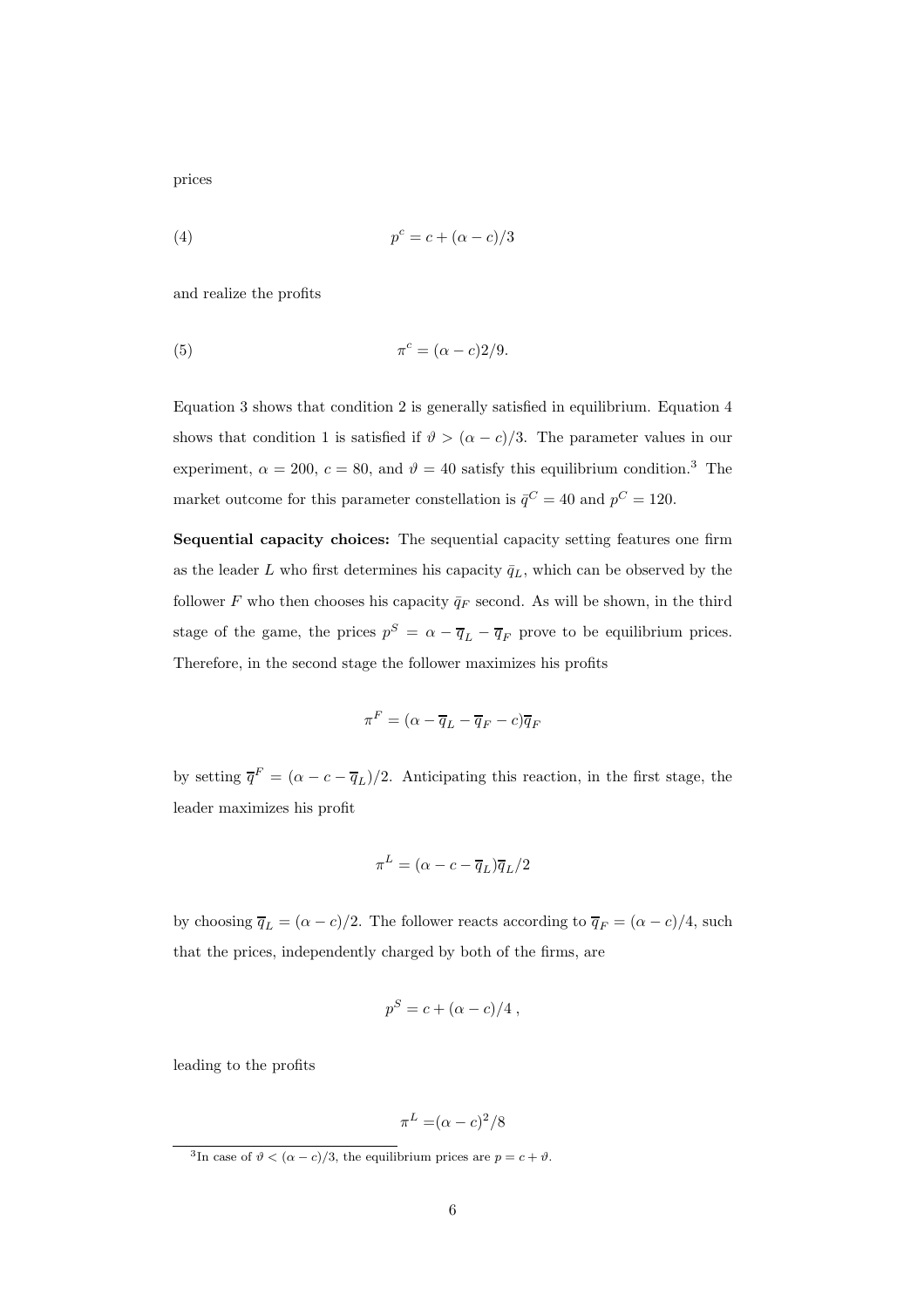$$
\pi^F = (\alpha - c)^2/16,
$$

respectively. In order for prices  $p<sup>S</sup>$  to be subgame perfect, firms must not gain by unilaterally deviating. There is no incentive for a firm to undercut  $p<sup>S</sup>$  if the marginal cost of producing additional units,  $c + \vartheta > p^S$ , is higher than  $p^S = (\alpha + 3c)/4$ , i.e.,

(6) 
$$
\vartheta > (\alpha - c)/4.
$$

Let us now derive the condition where efficient rationing does not induce a firm to *raise* the price above  $p^S$ . In the final stage of the game, firm i's (net) profit from setting a price  $p_i \geq p^S$  is

$$
\pi^i = (p_i - c_P)(\alpha - p_i - \overline{q}_j) .
$$

Its derivative at  $p_i = p^S$ ,

$$
\alpha - 2p^S - \overline{q}_j + c_P ,
$$

has to be non-positive for  $p<sup>S</sup>$  to qualify as an equilibrium price. Obviously, the more restrictive case for this critical condition is that  $j = F$ , i.e., the leader  $i = L$ deviates. Therefore, the price  $p^S$  constitutes an equilibrium if  $\alpha - 2p^S - q_F + c_P \leq 0$ is satisfied. Substituting for  $p^S = (\alpha + 3c)/4$  and  $\overline{q}_F = (\alpha - c)/4$  and taking into account that  $c = c_K + c_P$  this implies the condition

(7) 
$$
\alpha - 5c_K - c_P \leq 0.
$$

The parameter values in the experiment,  $\alpha = 200$ ,  $c_K = 80$ ,  $c_P = 0$ , and  $\vartheta = 40$ satisfy the equilibrium conditions (6) and (7). The market outcome for this parameter constellation is  $\bar{q}^L = 60$ ,  $\bar{q}^F = 30$ , and  $p^S = 110$ .

Compared to the simultaneous game, sequential capacity choices lead to higher total capacities  $(\bar{q}_L + \bar{q}_F = 3(\alpha - c)/4 > 2\bar{q}^c = 2(\alpha - c)/3)$  and lower prices

and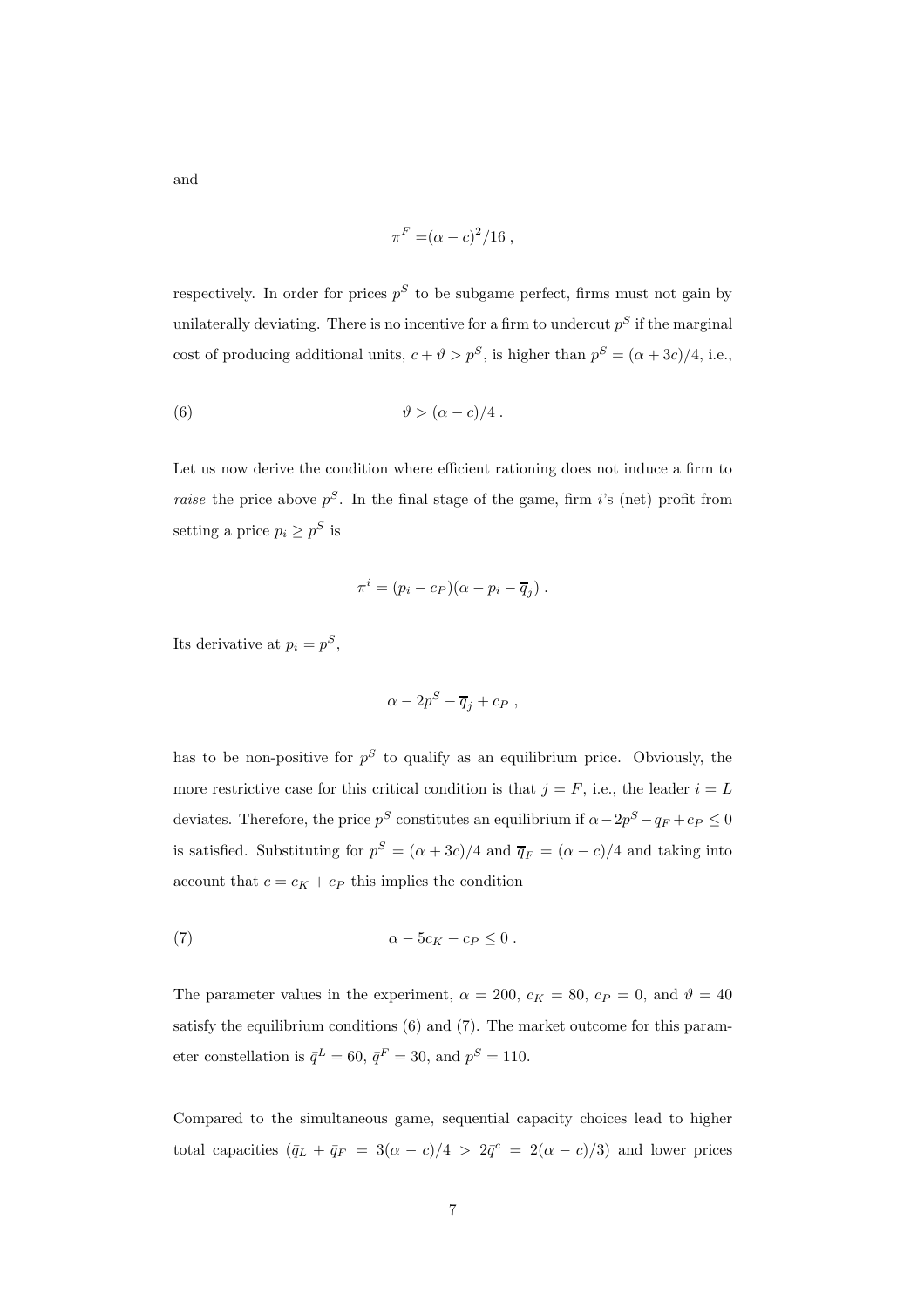$(p^{S} = c + (\alpha - c)/4 < p^{c} = c + (\alpha - c)/3)$ , i.e., sequentiality of capacity choices is more competitive.

Collusion, in the sense of both sellers sharing the monopoly profit, implies  $\bar{q}_1$  =  $\bar{q}_2 = \bar{q}^K = 30$  and  $p_1 = p_2 = p^K = 140$  when sharing equally. We will view lower total capacities and higher prices as an indicator of collusive behavior.

#### Compulsory serving of excess demand

If firms have to serve excess demand, for instance, since the cost of turning down customers is very high, the equilibrium outcomes continue to apply. There is no incentive for a firm to charge a price higher than the equilibrium price because this would result in no demand at all. In case of a unilateral price reduction, the assumption  $\vartheta \geq (\alpha - c)/3$  implies that the unit cost of producing above the planned capacity  $(c + \vartheta)$  is higher than any price  $p \leq p^C$  so that any price reduction below  $p^C$  or  $p^S$  is unprofitable, regardless whether capacity decisions are simultaneous or sequential. Therefore, for the parameter values used in our experiment, the unique subgame perfect equilibria are the same as in the case of efficient rationing.

#### We thus state

# Hypothesis 1 Sequentiality of capacity choices induces fiercer competition, i.e., higher total capacities and lower prices.

Coordination failure: In the theoretical benchmark model, there are no rational incentives for different capacity or price choices in case of efficient rationing or compulsory serving. However, compulsory serving easily leads to losses if subjects fail to coordinate on the same price as this distributes demand unequally between them. With unequal prices and compulsory serving, the one with the lower price has to serve the entire demand. If demand exceeds capacity, this means producing above capacity at a higher cost. The seller with the higher price, in turn, faces no demand at all and earns nothing to cover (sunk) capacity installation cost. With efficient rationing, the failure to coordinate prices bears a weaker threat of losses: The seller with the lower price has to serve demand only up to his capacity limit. The seller with the higher price, however, has to fear that residual demand is insufficient to cover capacity installation cost. The threat of losses is thus stronger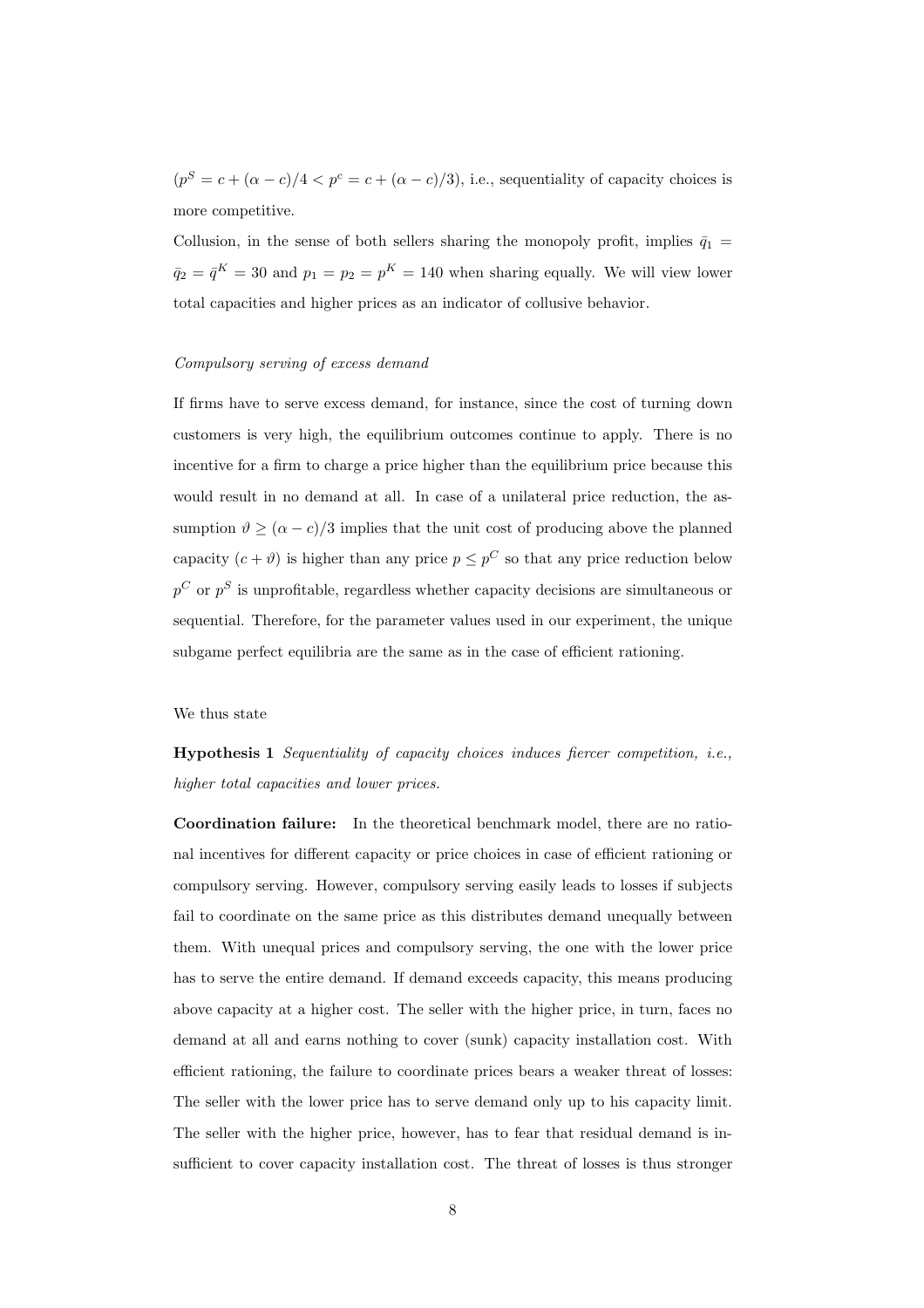with compulsory serving as compared to efficient rationing which might affect the behavior of participants in different ways.

In the capacity-then-price-setting game, the two potential causes for a loss are thus excess demand and insufficient demand. In case of failure to coordinate prices, excess demand results for the subject with the lower price, whereas demand is insufficient for the subject with the higher price. In the experiment, we can identify which type of coordination failure causes a loss. Thus, we can investigate whether subjects react differently to the loss type they have experienced. Experimental studies show that experiencing losses induces attempts to subsequently avoid (or reduce the risk for) them (see, e.g., Tversky and Kahneman, 1991; Cachon and Camerer, 1996; Feltovich et al.,  $2012$ ).<sup>4</sup> In our experiment, loss avoiding strategies could induce subjects, who experienced excess demand, to increase capacities to mitigate the risk of excess demand, or they could induce subjects to increase their prices to avoid having the lower price. This would be in line with the literature suggesting more risky behavior after a loss (see, e.g., Cachon and Camerer, 1996) as a larger capacity and higher price could avoid the loss which would result from playing it safe, i.e., choosing a low capacity but a high price. Behaviorally this suggests

Hypothesis 2 Experiencing a loss, caused by excess demand, induces higher capacities as well as higher prices.

However, subjects who experienced insufficient demand could decrease capacities to reduce capacity installation cost and decrease prices to avoid having the higher price. This loss avoiding strategy gives us our second behavioral hypothesis.

Hypothesis 3 Experiencing a loss, caused by no, or insufficient demand, induces lower capacities as well as lower prices.

In case of failed coordination one out of a pair has the too high and the other the too low price, i.e., price reactions to avoid future losses move in opposite directions. If, e.g., the experience of a loss caused by no or insufficient demand induces the subject with the too high price to decrease his price, the other subject—who has a too low price and possibly experienced a loss caused by excessive demand—increases

<sup>&</sup>lt;sup>4</sup>There is, however, also evidence that previous losses trigger more risk taking if the risky alternatives can eliminate the loss, see, e.g., Thaler and Johnson (1990).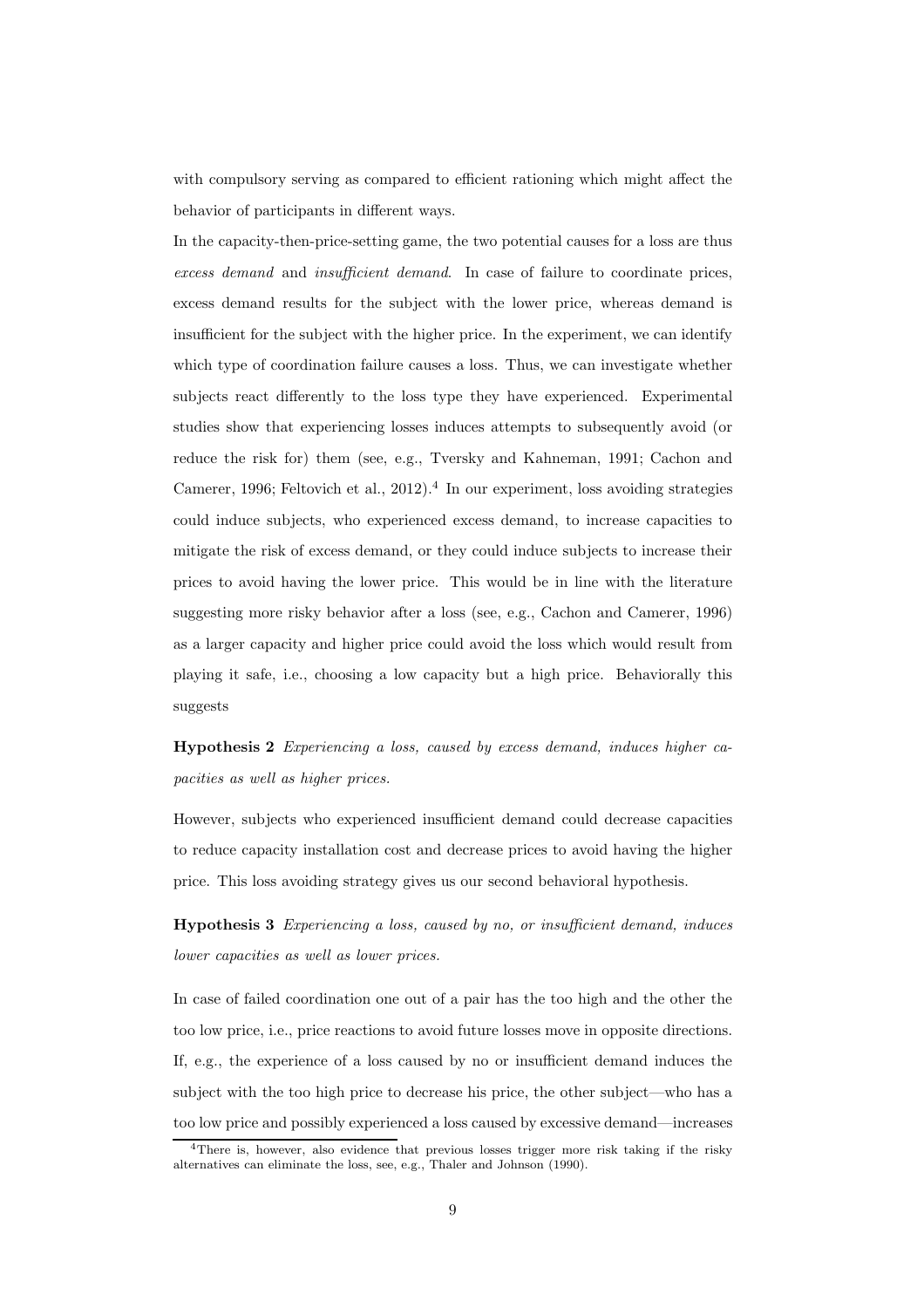his price, coordination failure would become more probable. Such a scenario would prevail if the above hypotheses for the case of compulsory serving hold: if coordination failure leads to excessive demand for the subject with the too low price and to no demand at all for the subject with the too high price. Then past loss experiences would make future coordination failures more likely. The same is true in the treatments with efficient rationing where failed coordination leaves one out of a pair facing insufficient demand due to his price being too high. If he reacts by lowering his price, as predicted, where the other would not change his price, coordination again becomes less probable. Summarizing we state

Hypothesis 4 Experiencing a loss increases the probability of failures to coordinate prices.

#### III. Experimental design

Capacity choices are usually observable in terms of factory size, number of production and assembly lines, etc. Therefore it is realistic to assume that capacity choices become publicly known. As analyzed above, capacity choices in the experiment may be independent (IC) or sequential (SC). A second condition distinguishes efficient rationing (R) and compulsory serving (CS). While treatments R and CS are implemented between subjects, the (im)possibility of price messages is varied within-subjects via distinguishing

- (M) price messages after capacity and before price choices: Each seller  $i = 1, 2$ sends a non-binding message (containing only a number) about his choice  $p_i$ , then both sellers, after simultaneously receiving the other's price message, choose their sales prices,  $p_1$  and  $p_2$ ; and
- (N) no message exchange.

Only the order of M and N is varied between subjects referred to as M-N and N-M treatments with the obvious interpretation. Thus altogether eight treatments  $(k, l, m)$  with  $k \in \{R, CS\}, l \in \{IC, SC\}$  and  $m \in \{M-N, N-M\}$  (see Table 1) are implemented "between subjects" in a 2x2x2-factorial design: IC versus SC, R versus CS, and M-N versus N-M.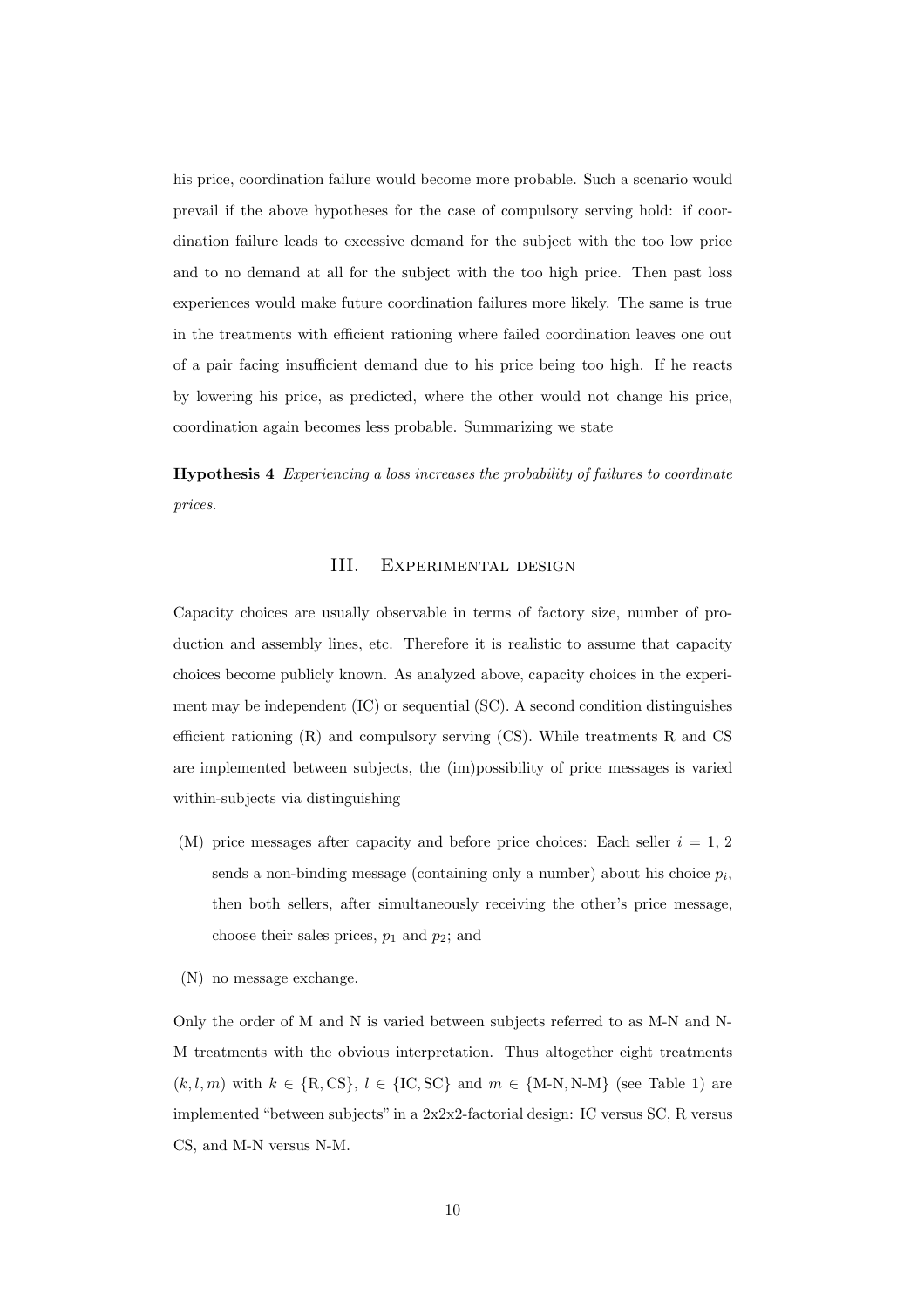Table 1: The eight treatments

|                           | Independent capacity (IC) | sequential capacity (SC) |
|---------------------------|---------------------------|--------------------------|
| Efficient rationing $(R)$ | M-N                       | M-N                      |
|                           | N-M                       | N-M                      |
| Compulsory serving (CS)   | M-N                       | M-N                      |
|                           | N-M                       | N-M                      |

These treatments are implemented as finitely repeated games: The same pair of participants stayed together for only four rounds of the capacity-then-price setting game being aware of the number of rounds.<sup>5</sup> This allows for cooperation via low capacities as well as high sales prices, in the M-case via communication, and, additionally, in the treatments with sequential capacity choices via "leading by example." Rather than implementing long-finite horizon games with the same partner, we successively ran three repeated games of four rounds each based on matching groups with four participants of which two are newly matched per game, i.e., in condition M or N one successively confronts the three other participants in one's matching group and interacts with each of them across four rounds. $6$  Altogether, participants played 24 rounds of the capacity-then-price setting game, consisting of two 12-round phases covering the within-subjects variation  $m \in \{M-N, N-M\}$ , see Table 1.

In the SC conditions a repeated game began with an initial random role assignment of being the first or second mover in capacity choice.<sup>7</sup> To ensure that participants thoroughly understood the experimental tasks, all sessions began with control questions and a trial round.<sup>8</sup> Unlike Anderhub et al.  $(2003)$ , we have refrained from implementing more rounds of pricing (sub)games for constant but endogenously selected capacity constellations. Our reason for doing so is that we were interested in

 $5Since$  each round is composed of at least two stages, there are more interactions than rounds. <sup>6</sup>We formed new matching groups when moving from condition M  $(N)$  to N  $(M)$ .

<sup>7</sup>We did not try to influence how often a participant in the SC-conditions encounters the two roles but let it be decided randomly for each pair. We expect no differences in behavior when being first or second in capacity choices more often.

<sup>8</sup> In the trial round, participants played against a "robot" programmed to choose benchmark capacities and prices. This could imply an implicit demand effect to behave as theoretically predicted. However, we very rarely observe benchmark play in the experimental data. In the SC treatments, participants played one trial round in the role of the leader and one in the role of the follower (in view of the richer stage structure more familiarity with the experimental scenario seemed advisable).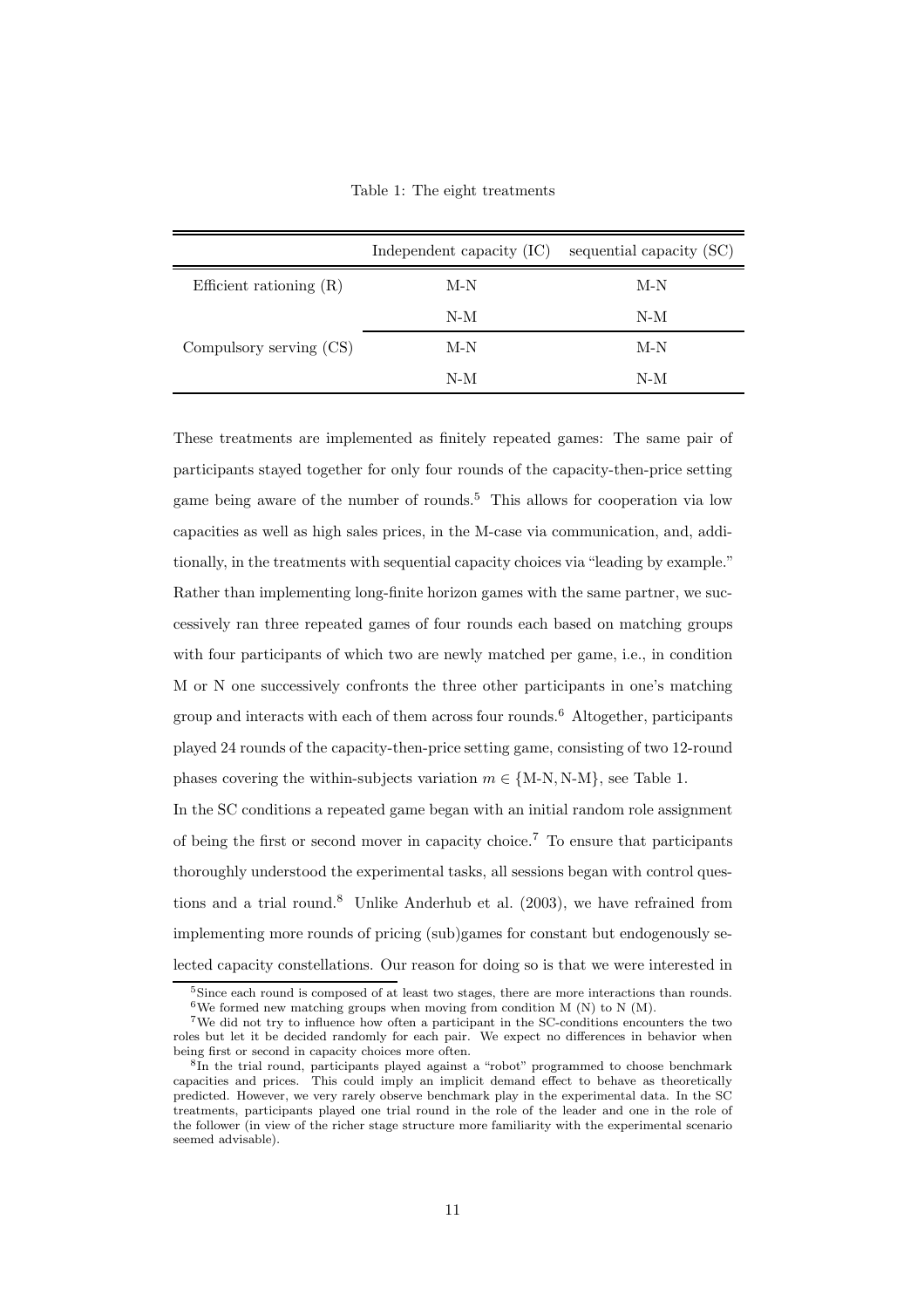"capacity constellation and price vector" data to distinguish how different capacity constellations affect prices without confounding learning and reputation dynamics.

Throughout the experiment, payoffs were calculated in Experimental Currency Units (ECU) converted into euro at a given and known exchange rate  $(10,000 \text{ ECU})$ 1 euro). In addition to their show-up fee of 15 euros, participants were paid for 10 random rounds (5 from each of the two phases) and received the reward for a lottery question in the post experimental questionnaire on risk tolerance (see Holt and Laury,  $2002$ ).<sup>9</sup> The experiment was programmed in z-tree (Fischbacher, 2007). We ran 16 sessions in total, two for each treatment, 15 with 32, and one with 28, participants, all students attending a German university. As we consider only Nconditions in this paper, i.e., only the between-subjects variations, this gives us 508 participants making 12 capacity and 12 price decisions each.

On average, sessions lasted about 108 minutes, and payments to participants amounted, on average, to 17.41 euros and ranged from 12.80 to 20.30 euros.

### IV. Experimental results

#### Descriptive evidence

For the descriptive evaluation of our results we cluster our experimental data at the matching group level.<sup>10</sup> Figure 1 depicts the chosen, as well as the benchmark, capacity-price pairs in the four treatments without price messages. Evidently—as expected—the relationship between prices and capacities is negative, i.e., participants understood the basic intuition that lower capacities allow for higher prices. Overall, actual behavior differs from the benchmark: only 3.09% of decisions in the N treatments lie within a 10% range of the predicted capacity-price pairs. In the treatments with compulsory serving (CS) capacity-price pairs move south-east,

<sup>&</sup>lt;sup>9</sup>Pilot sessions showed that some participants accumulated substantial losses which we neither wanted them to pay out-of-pocket nor to work off by clerical work. In our view, such accumulated losses are not a result of poor understanding, but rely on questionable heuristics such as being able to dominate the market by choosing a large capacity.

 $10$ Participants could exit the market when overburdened with the experimental task. As such choices are not the focus of our analysis we exclude them from our sample. Dropouts in the Ncondition amount to 1.8% of all 3072 decisions made in the R and 32.9% of all 3024 decisions made in the CS condition. The striking difference in dropout rates can be explained by the substantially higher risk in treatment CS. The fact that less decisions were made in the CS condition is caused by one out of four sessions consisting of only 28 participants.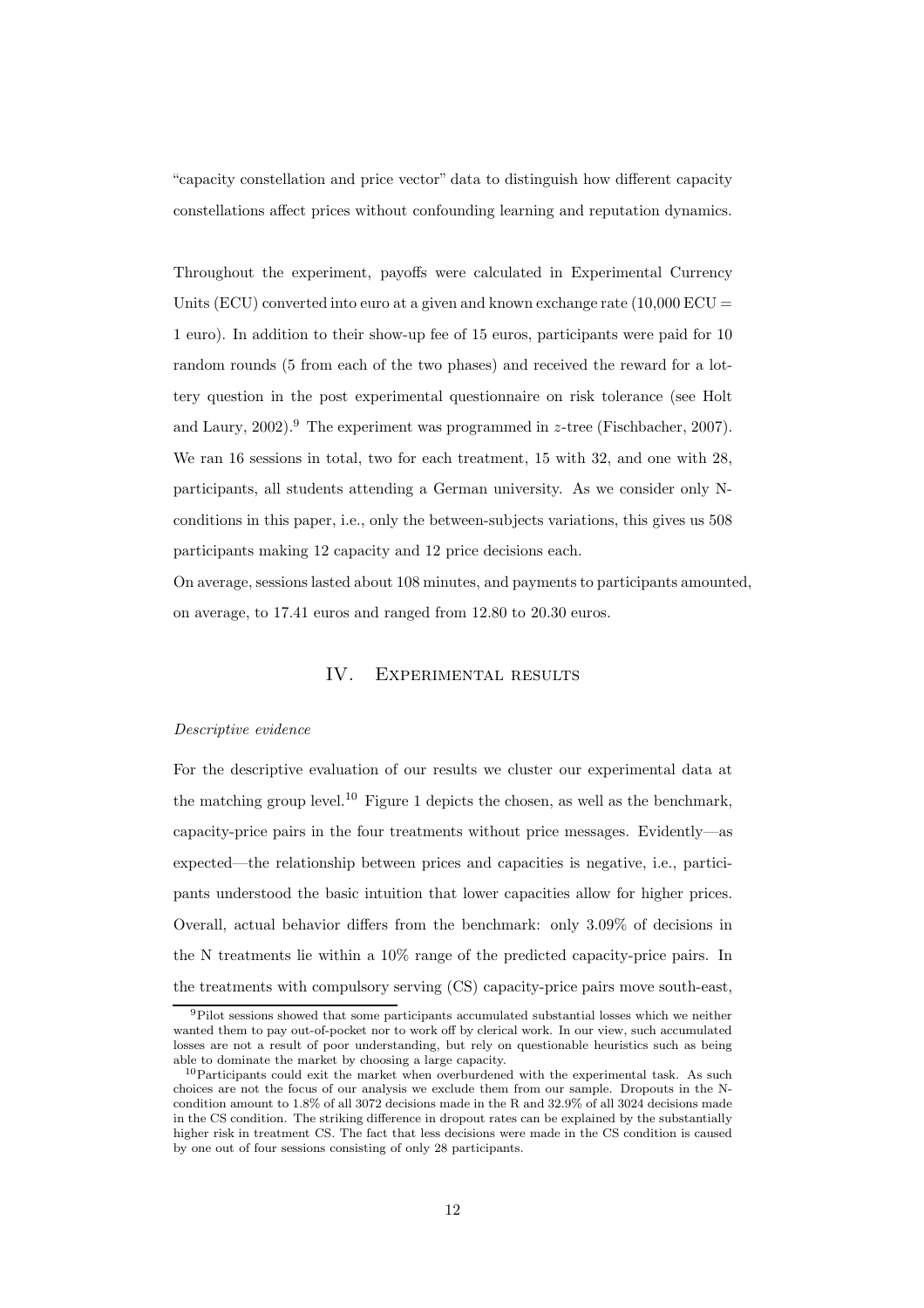

Figure 1: Capacity-then-price choices and benchmark results in the N treatments

i.e., participants in fear of negative payoffs choose higher capacities in combination with lower prices to mitigate the risk of selling above capacity. Excluding the CS treatments, the percentage of decisions within a 10% range of the predicted values increases to 5%, suggesting that the threat of losses plays a substantial role.<sup>11</sup> Regarding Hypotheses 2, 3, and 4, we are interested in coordination failures leading to losses. Table 2 shows the percentage of price coordination failures: unequal prices lead to losses relative to all price vectors. As expected, we observe a higher percentage of losses caused by coordination failure (between 77.9% and 78.0%) in treatments with compulsory serving than in treatments with efficient rationing (between 45.3% and 46.9%).

Table 2: Percentage of price coordination failures leading to losses relative to all price decisions in condition N

|                     | Independent capacities sequential capacities |      |
|---------------------|----------------------------------------------|------|
| Efficient rationing | 46.9                                         | 45.3 |
| Compulsory serving  | 77.9                                         | 78.0 |

A more differentiated view on the development of coordination failures over time

<sup>&</sup>lt;sup>11</sup>By interpreting an  $\epsilon$ -range around equilibrium values as "optimal" we follow Radner (1980).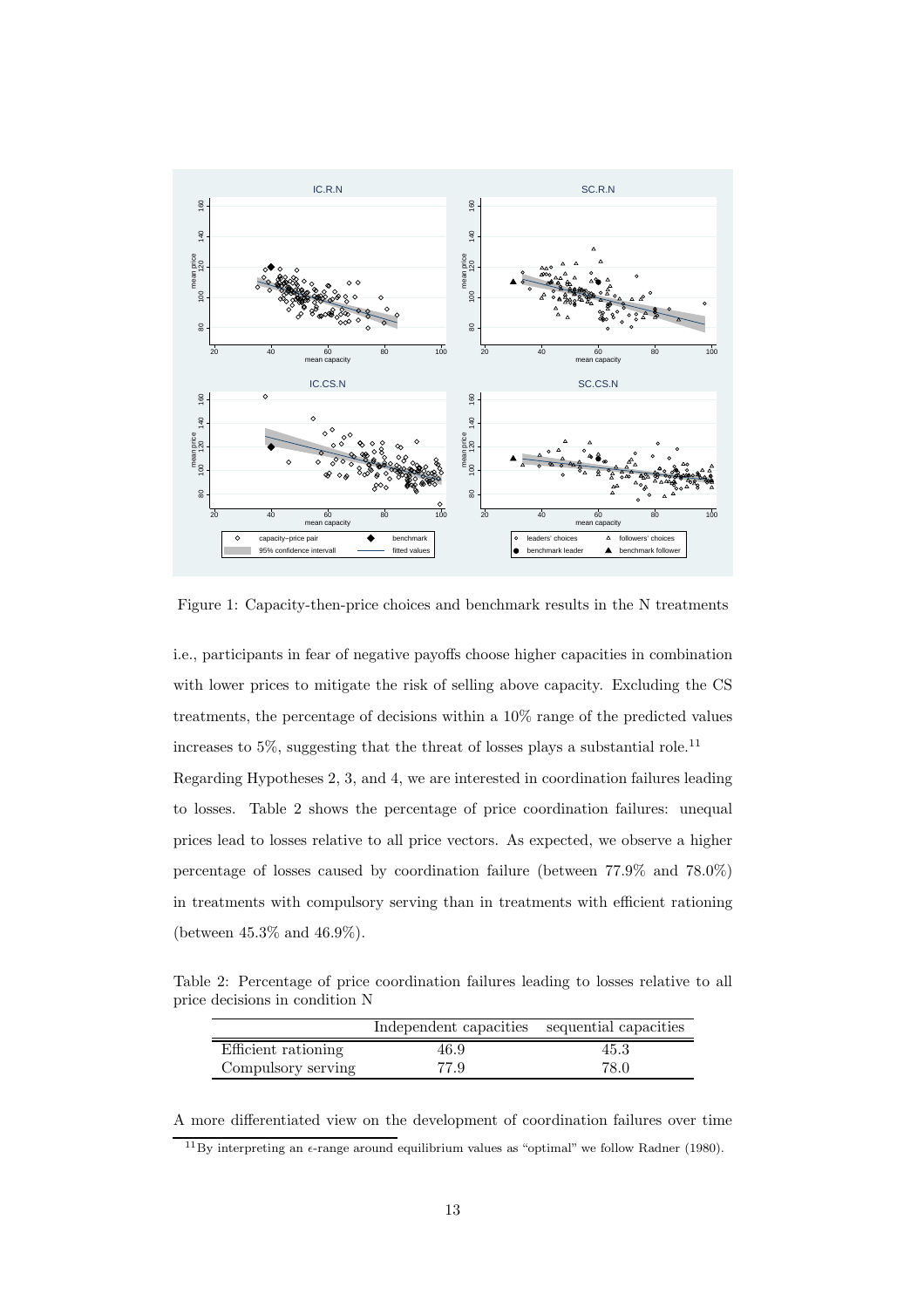shows that experience plays a decisive role: if the N-condition is implemented in the first phase of the experiment (rounds 1-12), the percentage of coordination failures in treatments with and without compulsory serving (CS) converges over time, whereas if the N-condition is implemented in the second phase of the experiment (rounds 12- 24), coordination failures clearly occur more often in treatments with compulsory serving. Thus, experienced subjects react differently to the high threat of losses imposed by the CS-treatment: not only do they have a better understanding of the consequences of failed coordination due to their experience of repeatedly playing the game, but they also have possibly endured more losses than inexperienced subjects.



Figure 2: Coordination failures over time

Our hypotheses regarding the effects of loss experience propose that different causes for a loss, i.e., excess, insufficient, or no demand, trigger different loss-preventing strategies. Figure 3 depicts all cases of price coordination failures leading to a loss, distinguishing the type of coordination failure that caused the loss, i.e., a too high or too low price. The percentages are calculated with respect to the overall number of coordination failures leading to a loss in the respective treatment. 12

<sup>&</sup>lt;sup>12</sup>Note that losses also occurred in cases with successful price coordination. With respect to the overall number of price choices leading to a loss these amount to 4.4% in treatment R.IC, 5.7% in treatment R.SC, 7.8% in treatment CS.IC, and 6.8% in treatment CS.SC.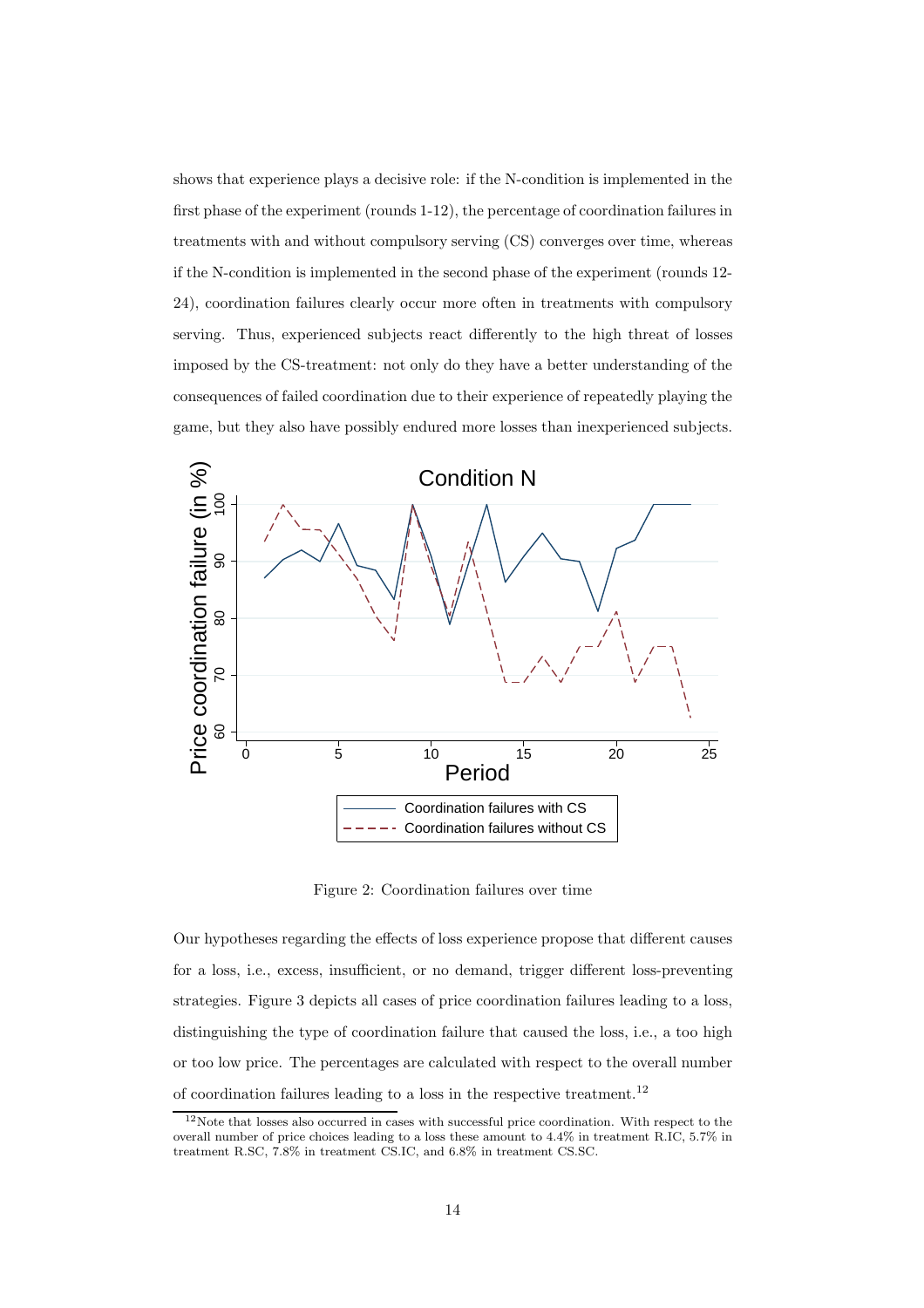

Figure 3: Percentages of coordination failures leading to a loss relative to all coordination failures leading to a loss in the respective treatment

Evidently, in most cases a too high price led to a loss. Distinguishing conditions, we observe a very high percentage of high-price coordination failures for efficient rationing (around 94%) and a fairly high percentage for compulsory serving (between 58.5% and 60.0%), whereas there is hardly any difference for the other betweensubjects variation, independent versus sequential capacity choices (see Figure 3). Recall that a too high price in the condition with compulsory serving leads to no demand, whereas in the condition with efficient rationing it (possibly) leads to insufficient demand. A too low price, however, can lead to excess demand with compulsory serving and has no consequence in case of efficient rationing. This explains the extremely high percentage of cases where a too high price caused a loss, along with the very low percentage of cases where a too low price caused a loss in treatments with efficient rationing. In treatments with compulsory serving, causes for a loss are more heterogeneous: a higher percentage of cases is caused by too high prices (between 58.5% and 60.0%), i.e., no demand, as compared to too low prices (around 33%), i.e., excess demand. These descriptive results will be tested empirically below.

# Test of Hypotheses

For the econometric evaluation of our experimental data, the between-subjects variations are evaluated using ordinary least square (OLS) models. We account for the problem of non-independent observations by clustering standard errors at the matching group level. Given that 508 subjects made capacity and price decisions in 12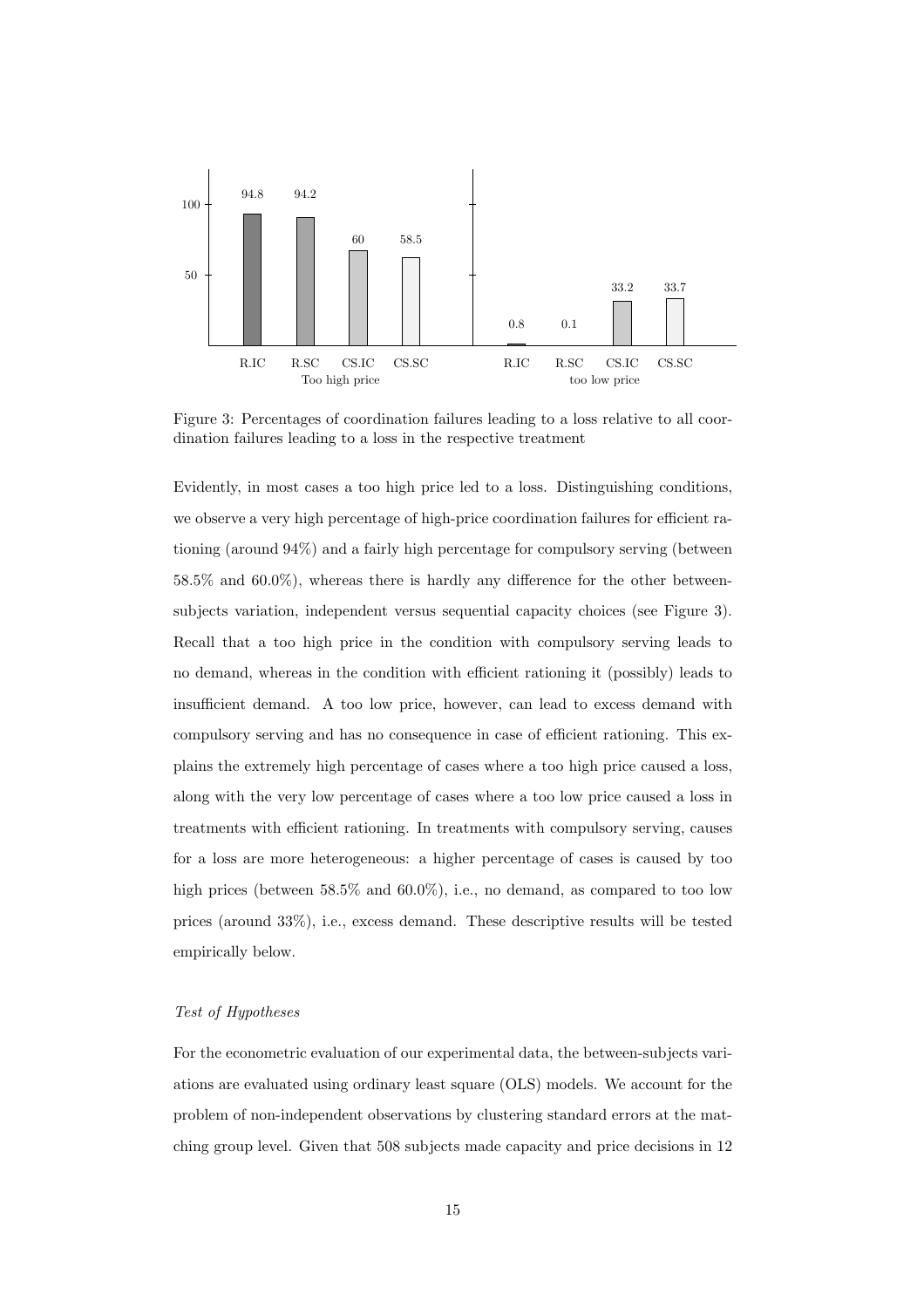subsequent rounds, observations amount to 2028 for the CS-treatment and to 3016 for the R-treatment, after deleting dropouts (see Footnote 10).

Hypothesis 1 proposes that treatments with sequential capacity choices  $(SC)$  lead to fiercer competition, i.e., higher capacities  $(\bar{q}_{own}, \bar{q}_{other})$  and lower prices  $(\bar{p}_{own}, \bar{q}_{other})$  $\bar{p}_{other}$ ). We evaluate this effect controlling for the between-subjects variation efficient rationing versus compulsory serving  $(CS)$ , for competition experience  $(Exp)$ , for the final round fRound, and the game. As subjects interacted in six games lasting four rounds each, i.e., fRound controls for endgame effects, whereas game (varying from 1 to 6) controls for effects of learning to play repeated games. Subjects have competition experience  $(Exp)$  whenever the N-condition is introduced in the second phase of the experiment, i.e., subjects have already experienced 12 rounds of the capacity-then-price-setting game. We additionally include the lagged capacity decision  $(\bar{q}_{own}(t-1))$  and the lagged competitor's capacity decision  $(\bar{q}_{other}(t-1))$  and test whether leader and follower behavior differs for the treatments with sequential capacity choices by including a leader dummy. As Hypothesis 1 refers to capacities and prices, we estimate a model with capacities and one with prices as the dependent variable. For the estimation of prices, we include lagged price choices. Estimation results are reported in Tables 3 and 4 where the right columns report results for the subsample with sequential capacity choices. Due to the inclusion of lagged variables the number of observations is reduced to 4423 for the complete sample (left column) and to 2216 for the subsample of the SC-treatment (right column). Standard errors are clustered at the matching group level.

For both, capacity and price choices, Tables 3 and 4 report a significantly positive correlation between prior and present choices. A higher capacity (price) in  $t - 1$ triggers a higher capacity (price) in t. Prior choices of the competitor have the same effects on the own present choice. This indicates that over time choices move in the same direction: a high capacity of the competitor in  $t-1$  leads to a significantly higher capacity choice in t, and a high price of the competitor in  $t - 1$  leads to a significantly higher price choice in t.

While *compulsory serving* has a significantly positive effect on capacities and prices (which we will discuss in detail below), capacities and prices in treatments with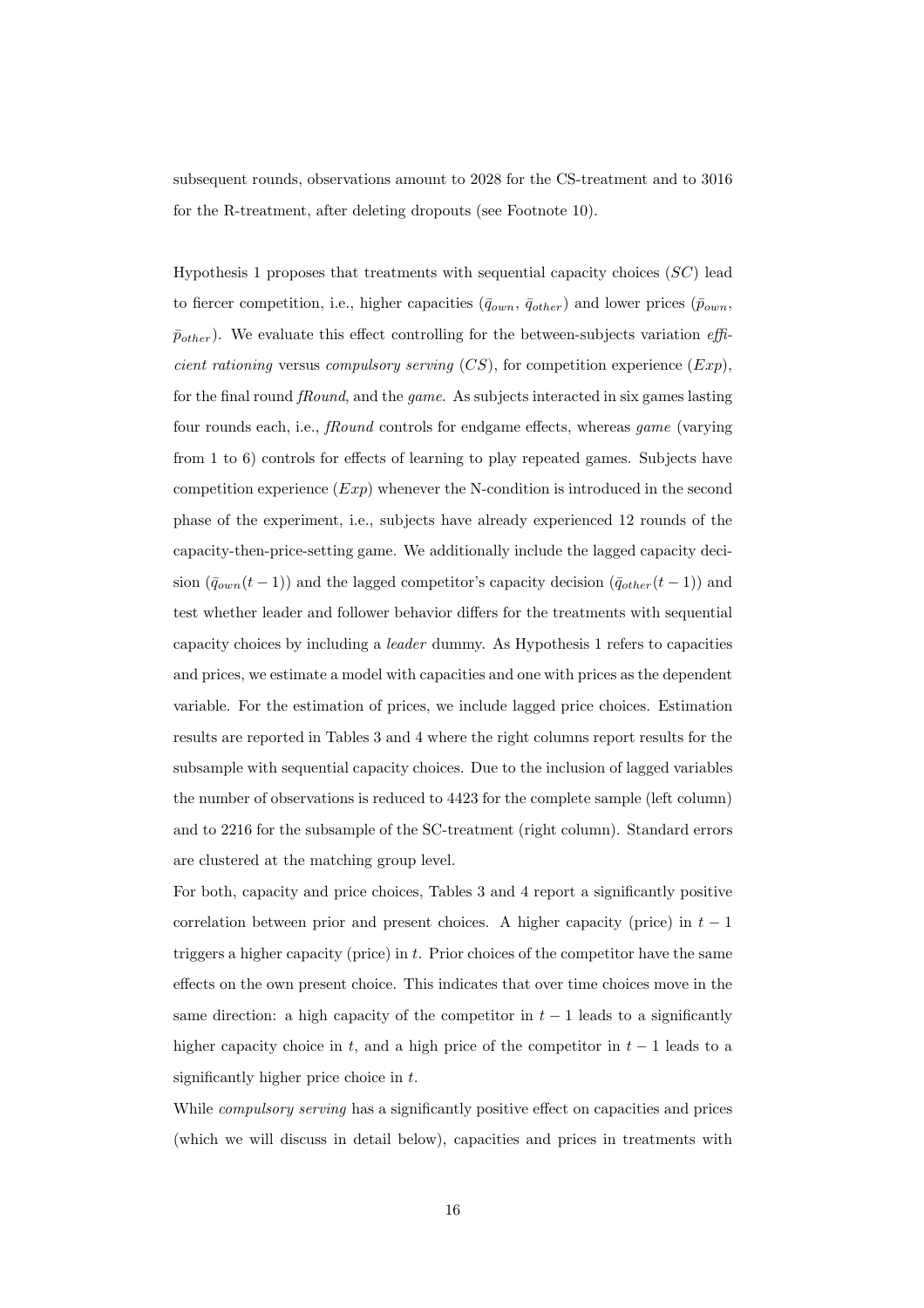|                                                   | Capacities     |                       |             |                                    |  |
|---------------------------------------------------|----------------|-----------------------|-------------|------------------------------------|--|
| $\overline{\text{Variable}}$                      | Coeff.         | (Std. Err.)           | Coeff.      | $(\mathrm{Std.} \; \mathrm{Err.})$ |  |
| $\bar{q}_{own}(t-1)$                              | $0.419***$     | (0.028)               | $0.452***$  | (0.035)                            |  |
| $\bar{q}_{other}(t-1)$                            | $0.097***$     | (0.017)               | $0.098***$  | (0.023)                            |  |
| SC                                                | 0.044          | (1.012)               |             |                                    |  |
| Leader                                            |                |                       | $2.096**$   | (0.859)                            |  |
| CS                                                | $12.166***$    | (1.336)               | $10.006***$ | (1.808)                            |  |
| Exp                                               | $-0.503$       | (1.483)               | $-1.060$    | (2.101)                            |  |
| f Round                                           | $-1.660*$      | (0.928)               | $-3.292**$  | (1.396)                            |  |
| Game                                              | $-0.522$       | (0.325)               | $-0.445$    | (0.435)                            |  |
| Constant                                          | $28.183***$    | (2.695)               | $25.671***$ | (3.962)                            |  |
|                                                   |                |                       |             |                                    |  |
| Observations                                      |                | 4423                  |             | 2216                               |  |
| $R^2$                                             | 0.36           |                       | 0.356       |                                    |  |
| Sample used                                       | all treatments |                       |             | SC, CS, R treatment                |  |
| Significance levels :                             | $*10\%$        | $** 5\%$<br>*** $1\%$ |             |                                    |  |
| Standard errors clustered at matching group level |                |                       |             |                                    |  |

Table 3: Effect of sequentiality (SC) on capacity choices

sequential capacity choices  $(SC)$  are not significantly different from those in treatments with simultaneous capacity choices. When including only the subsample of sequential capacity choices, we observe that leaders choose significantly higher capacities than followers, i.e., the leader -dummy has a significantly positive effect (see right hand column in Table 3). This effect, however, does not carry over to price choices (see right hand column in Table 4). Thus, while our experimental data does not directly support Hypothesis 1, we find evidence for an intention of leaders to induce a fiercer competition via higher capacities which is in line with Hypothesis 1. We state

#### Result 1 Leaders choose significantly higher capacities than followers.

Our control variable for endgame effects  $(fRound)$  has a significantly negative impact indicating that subjects choose lower prices and capacities in the final round of interacting with the same partner.

Hypotheses 2 and 3 propose that the consequences of past choices, i.e., a resulting profit or loss, affect present choices. The effects of compulsory serving compared to efficient rationing are accounted for by evaluating subsamples with either condition separately, i.e.,  $CS = 0$  and  $CS = 1$ .

Coordination failure results if subjects choose differing prices. The extent of the price difference, however, is not decisive for the consequence of a coordination failure which is either excess or insufficient demand. Chosen prices, not the difference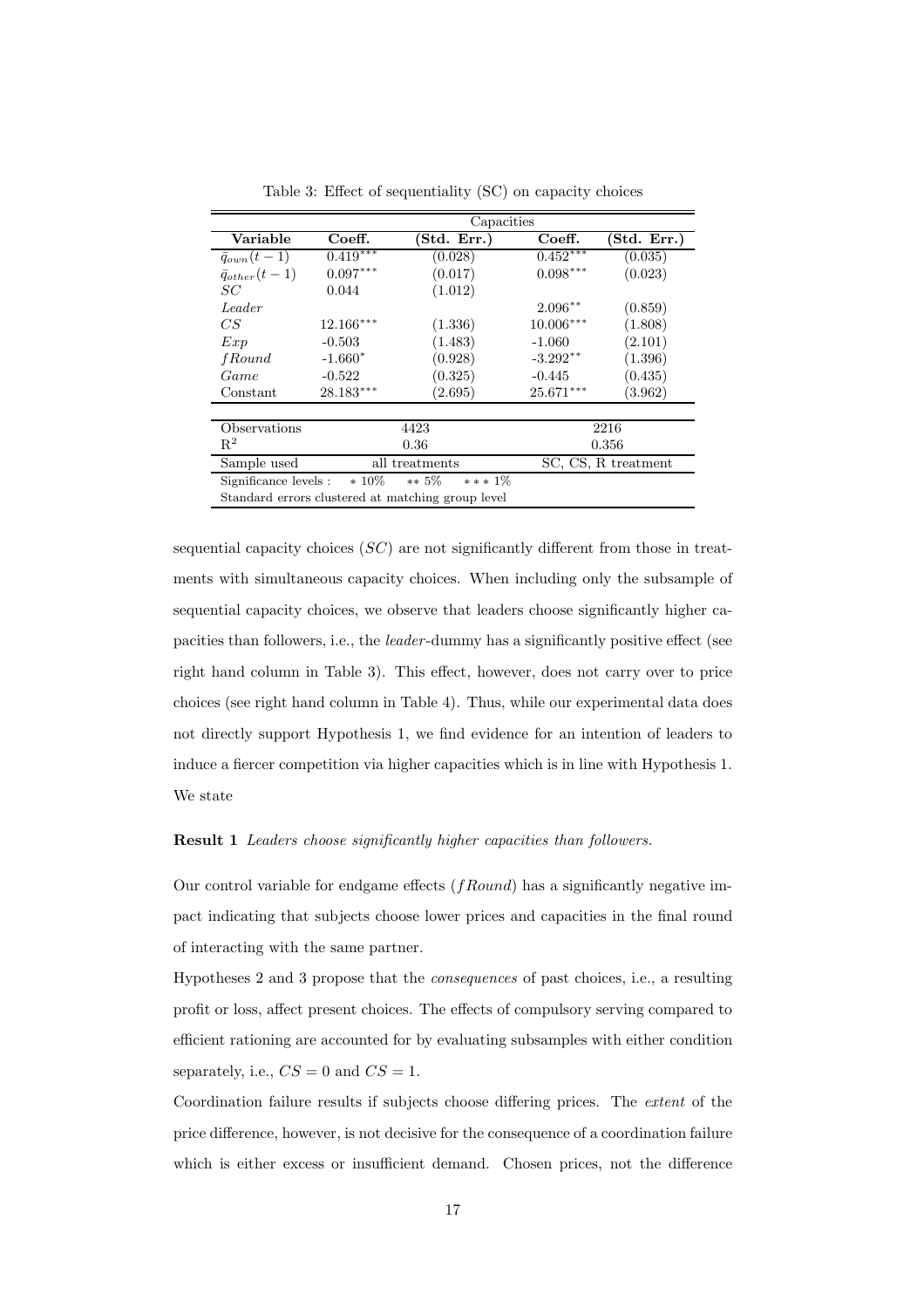|                                                           | Prices                 |             |              |                                    |  |
|-----------------------------------------------------------|------------------------|-------------|--------------|------------------------------------|--|
| Variable                                                  | Coeff.                 | (Std. Err.) | Coeff.       | $(\mathrm{Std.} \; \mathrm{Err.})$ |  |
| $\bar{q}_{own}$                                           | $-0.448***$            | (0.029)     | $-0.376***$  | (0.031)                            |  |
| $\bar{q}_{other}$                                         | $-0.154***$            | (0.018)     | $-0.157***$  | (0.023)                            |  |
| $p_{own}(t-1)$                                            | $0.162^{\ast\ast\ast}$ | (0.022)     | $0.183***$   | (0.029)                            |  |
| $p_{other}(t-1)$                                          | $0.062^{\ast\ast\ast}$ | (0.016)     | $0.072***$   | (0.023)                            |  |
| SC                                                        | 0.016                  | (0.912)     |              |                                    |  |
| Leader                                                    |                        |             | $-0.123$     | (0.675)                            |  |
| CS                                                        | $10.338***$            | (1.391)     | $5.751***$   | (1.346)                            |  |
| Exp                                                       | 1.368                  | (1.359)     | 1.348        | (1.707)                            |  |
| <i>fRound</i>                                             | $-1.390**$             | (0.607)     | $-1.257$     | (0.917)                            |  |
| Game                                                      | $-0.385$               | (0.357)     | $-0.722$     | (0.456)                            |  |
| Constant                                                  | $113.822***$           | (4.172)     | $109.012***$ | (6.449)                            |  |
|                                                           |                        |             |              |                                    |  |
| Observations                                              |                        | 4423        |              | 2216                               |  |
| $\mathrm{R}^2$                                            | 0.335                  |             | 0.339        |                                    |  |
| Sample used                                               | all treatments         |             |              | SC, CS, R treatment                |  |
| Significance levels :<br>$*10\%$<br>$** 5\%$<br>*** $1\%$ |                        |             |              |                                    |  |
| .                                                         |                        |             |              |                                    |  |

Table 4: Effect of sequentiality  $(SC)$  on price choices

Standard errors clustered at matching group level

between them, determine whether the resulting revenue, if any, is sufficient to cover capacity installation cost. The regression includes price choices of the prior period,  $p_{own}(t-1)$  and  $p_{other}(t-1)$ . For all coordination failures resulting in a loss in the prior period, we create dummy variables for the two types of coordination failure: too low p indicating that a too low price led to a loss,  $p_{own}(t-1) < p_{other}(t-1)$ , and too high p indicating a too high price led to a loss,  $p_{own}(t-1) > p_{other}(t-1)$ . As control variables we further include own and other's capacity decisions, endgame effects  $(fRound)$ , and experience in playing repeated games  $(game)$ . Due to the inclusion of lagged variables the number of observations is reduced to 2852 for the subsample with efficient rationing (left column) and to 1571 for the subsample with compulsory serving (right column). Estimation results with price choices as dependent variable are reported in Table 5. Estimation results for capacities as dependent variable are reported in the Appendix.

Capacities, lagged price choices, and the control variable for endgame effects, display the same significant effects as discussed above. Hypothesis 2 predicts a positive effect of experiencing a coordination failure caused by a too low price. As a too low price affects demand only for the condition with compulsory serving, this type of coordination failure should have an effect for this condition only. Estimation results reveal that a too low price in the prior period has no effect on prices, other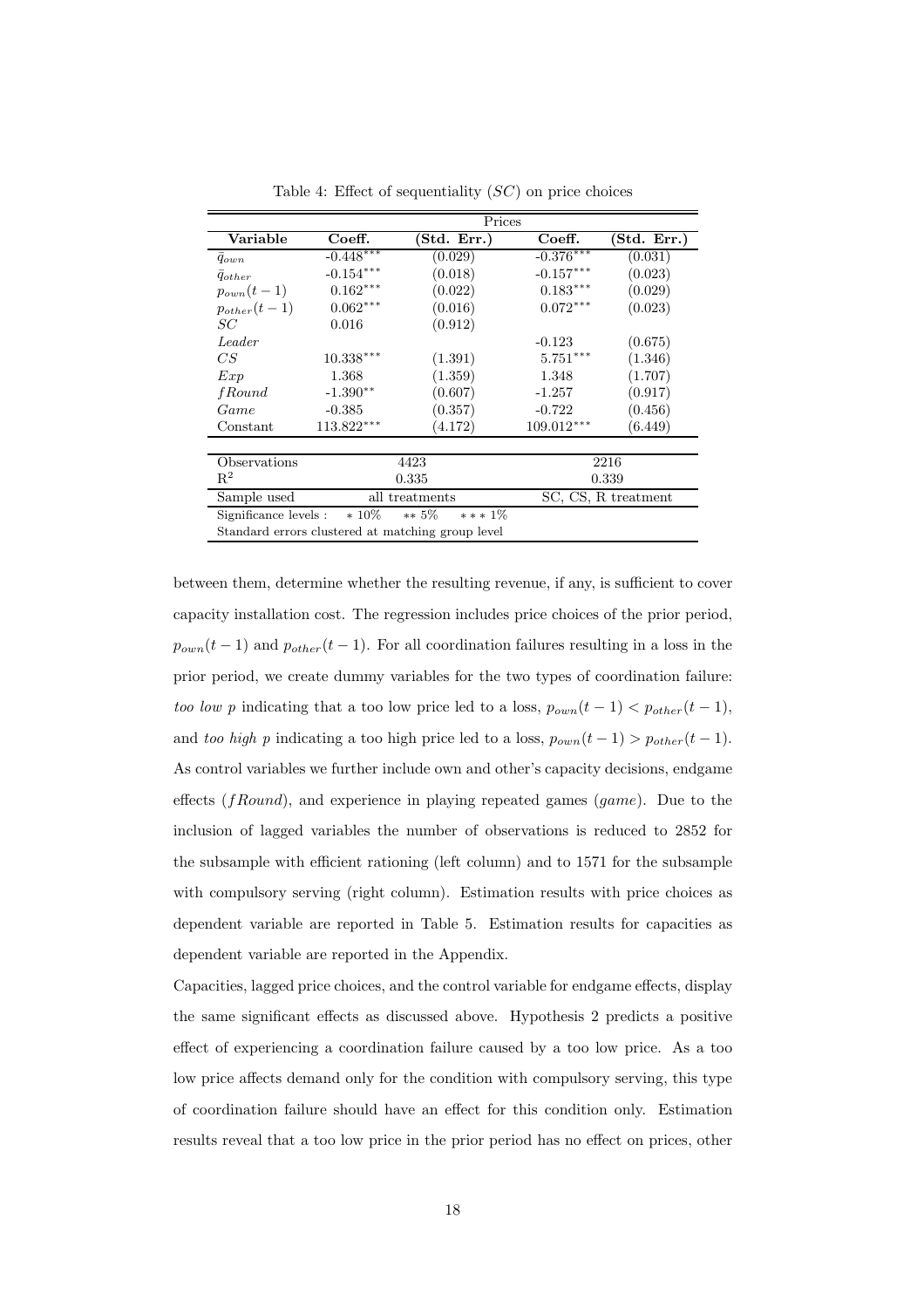|                                                              | $CS=0$                 |            | $CS=1$       |            |
|--------------------------------------------------------------|------------------------|------------|--------------|------------|
| Variable                                                     | Coeff.                 | Std. Err.) | Coeff.       | Std. Err.) |
| $\bar{q}_{own}$                                              | $-0.427***$            | (0.029)    | $-0.502***$  | (0.053)    |
| $q_{other}$                                                  | $-0.228***$            | (0.022)    | $-0.049*$    | (0.029)    |
| $p_{own}(t-1)$                                               | $0.172^{\ast\ast\ast}$ | (0.030)    | $0.142***$   | (0.036)    |
| $p_{other}(t-1)$                                             | $0.050^{\ast\ast}$     | (0.025)    | $0.066***$   | (0.028)    |
| Too high p                                                   | $-0.755$               | (0.863)    | $-2.469**$   | (1.180)    |
| Too low p                                                    | $-19.598$              | (12.056)   | $-1.640$     | (1.682)    |
| Exp                                                          | 0.485                  | (1.581)    | 2.874        | (2.380)    |
| <i>fRound</i>                                                | $-1.603**$             | (0.710)    | $-1.125$     | (1.117)    |
| Game                                                         | $-0.552$               | (0.376)    | $-0.281$     | (0.748)    |
| Constant                                                     | 117.394***             | (5.292)    | $123.780***$ | (7.389)    |
|                                                              |                        |            |              |            |
| Observations                                                 | 2852                   |            | 1571         |            |
| $\mathrm{R}^2$                                               | 0.333                  |            | 0.349        |            |
| $\sim$ 100 $\tau$<br>$\sim$ 0 $\sim$<br>$\sim$ $\sim$ $\sim$ |                        |            |              |            |

Table 5: Effect of price coordination failures on price choices

Significance levels :  $*10\%$  \*\* 5% \*\*\* 1%

Standard errors clustered at matching group level

Includes SC, IC, CS, and R treatment

than predicted. We also find no significant effects of price coordination failure on capacities (see Appendix). However, the results in Table 3 indicate a very strong and significantly positive effect of the dummy compulsory serving on capacities. This indicates that the mere threat of losses caused by a too low price and the resulting excess demand is sufficient to induce subjects to install significantly higher capacities than in treatments with efficient rationing. This strong treatment effect can explain why we see no effect of coordination failures on capacities. We state

Result 2 The threat of having to serve excess demand induces higher capacities.

Regarding prices, Hypothesis 3 predicts a negative effect of experiencing a coordination failure caused by a too high price. As a too high price affects demand in the condition compulsory serving (no demand) and in the condition efficient rationing (insufficient demand) this type of coordination failure could have an effect for both conditions. However, estimation results only partly support this: a too high price in the prior period leads to a significantly lower price in the present period only for the CS-treatment where a too high price leads to no demand at all. Thus, subjects who experienced a loss caused by no demand choose lower prices to prevent having a too high price in the present period. We conclude

#### Result 3 Experiencing a loss due to no demand induces lower prices.

Hypothesis 4 predicts that experiencing a loss increases the probability of a coordi-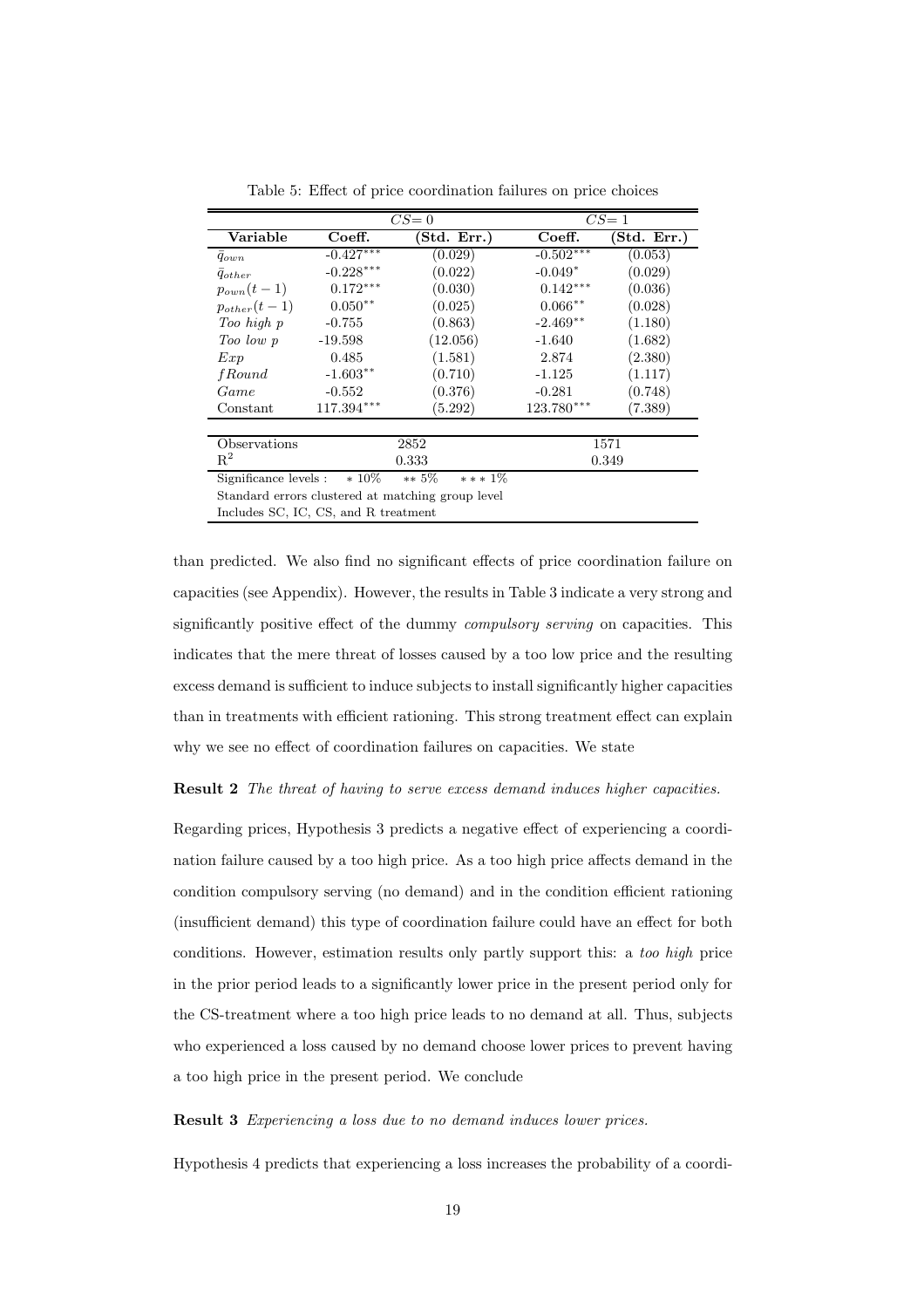nation failure. To test this, we run a probit estimation with the dummy fail as the dependent variable taking unit value whenever a pair failed to coordinate prices. Explanatory variables are past loss experiences either caused by a too low or a too high price. Additionally we control for capacity decisions, past price choices, the SC-treatment, competition experience  $(exp)$ , endgame effects  $(fRound)$ , and learning (game). Note that the number of observations is reduced to 2852 for  $CS = 0$ and 1571 for  $CS = 1$  due to the inclusion of lagged variables. Estimation results are summarized in Table 6.

|                                                   | $CS=0$      |                      | $CS=1$     |             |  |
|---------------------------------------------------|-------------|----------------------|------------|-------------|--|
| Variable                                          | Coeff.      | (Std. Err.)          | Coeff.     | (Std. Err.) |  |
| Too high $p(t-1)$                                 | $0.292***$  | (0.094)              | $0.245***$ | (0.122)     |  |
| Too low $p(t-1)$                                  |             |                      | $0.351***$ | (0.130)     |  |
| $\bar{q}_{own}$                                   | 0.002       | (0.002)              | $0.004**$  | (0.002)     |  |
| $\bar{q}_{other}$                                 | 0.002       | (0.002)              | $0.003*$   | (0.002)     |  |
| $p_{own}(t-1)$                                    | $-0.007***$ | (0.002)              | $0.006***$ | (0.001)     |  |
| $p_{other}(t-1)$                                  | 0.001       | (0.002)              | $0.005***$ | (0.002)     |  |
| SС                                                | $-0.261***$ | (0.101)              | $-0.037$   | (0.122)     |  |
| Exp                                               | $-0.415***$ | (0.169)              | $-0.138$   | (0.261)     |  |
| <i>fRound</i>                                     | $-0.077$    | (0.081)              | 0.178      | (0.137)     |  |
| Game                                              | 0.023       | (0.048)              | $-0.040$   | (0.088)     |  |
| Constant                                          | $1.289***$  | (0.339)              | $-0.155$   | (0.565)     |  |
|                                                   |             |                      |            |             |  |
| Observations                                      |             | 2852                 |            | 1571        |  |
| Log-likelihood                                    |             | $-1041.594$          |            | -435.749    |  |
| $\chi^2_{(9)}$                                    | 36.152      |                      |            | 32.442      |  |
| Significance levels :                             | $*10\%$     | $** 5\%$<br>$***1\%$ |            |             |  |
| Standard errors clustered at matching group level |             |                      |            |             |  |
| Includes SC, IC, CS, and R treatment              |             |                      |            |             |  |

Table 6: Probability of coordination failures

As predicted, coordination failure is significantly more probable if subjects experienced losses in the past. The strongest effect is caused by a too low price in the CS-treatment which results in excessive demand. Subjects who experienced excessive demand resulting in a loss, face a 35% higher probability that price coordination will fail again in the subsequent period. This is followed by losses caused by no demand in the R-treatment causing a 29% higher probability of coordination failure. Finally, subjects who experienced insufficient demand in the CS-treatment face a 24% higher probability that coordination will fail again. We summarize these results in

Result 4 Loss experience increases the probability of failures to coordinate prices.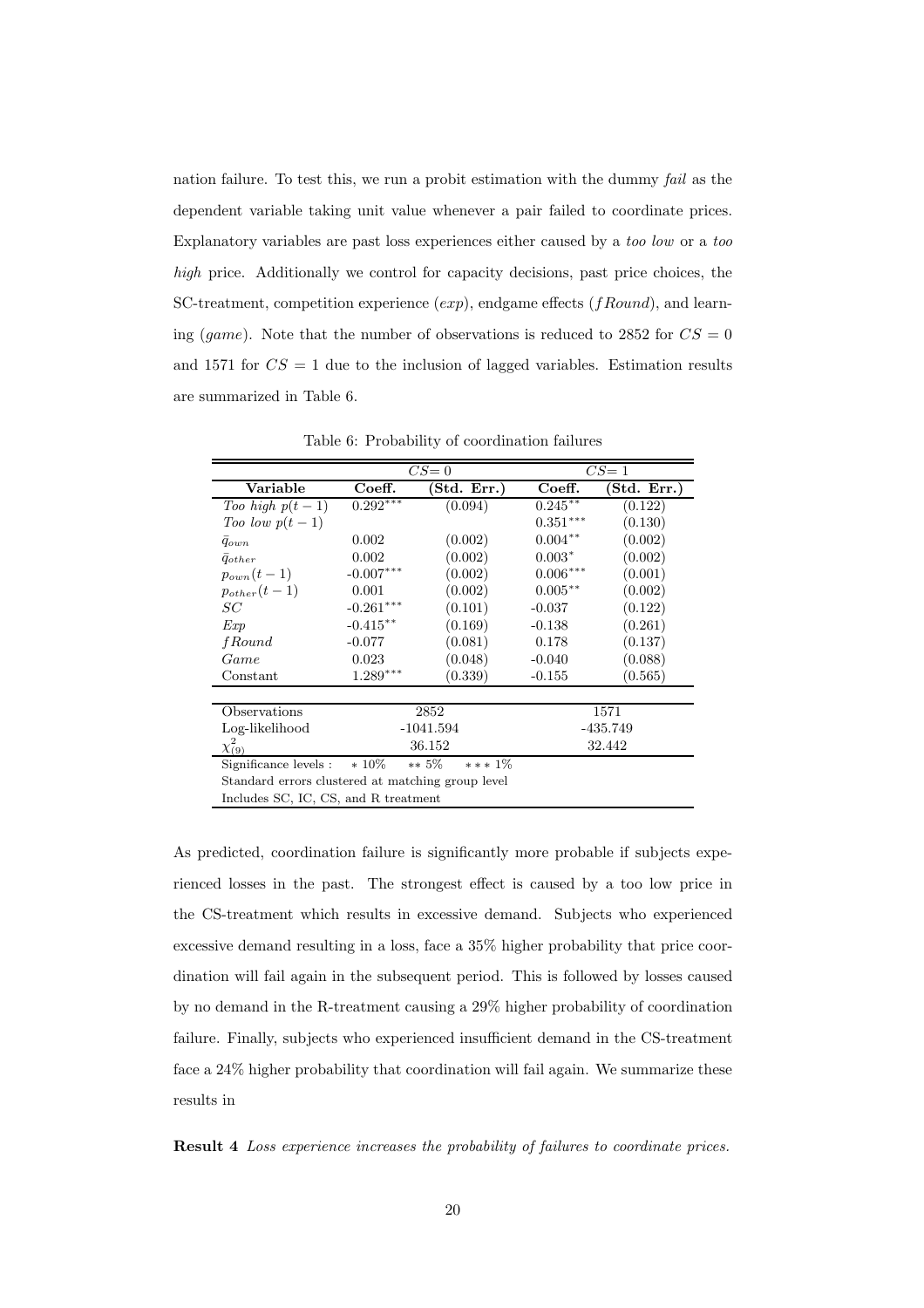Concerning our control variables we find rather weak effects of capacity and past price decisions, but a strong treatment effect of sequential capacity decisions (SC) as well as a significantly negative effect of competition experience. Sequential capacity decisions seem to simplify price coordination through the possibility of "leading by example" whereas competition experience helps subjects to coordinate prices.

# V. CONCLUSION

We have theoretically and experimentally explored capacity-then-price setting games via letting fixed pairs of participants play four rounds of either simultaneously or sequentially choosing capacities before simultaneously determining their sales prices. This setting allowed us to identify the type of coordination failure causing a loss, too low or too high a price. Depending on the treatment of serving demand, i.e., whether the seller with the lower price has to serve the entire demand or not, coordination failures have more or less severe consequences. In case of "compulsory serving" too low prices can induce excess demand whereas too high prices yield no demand. In the experiment, the latter type of coordination failure more often led to losses than too low prices. Further, "compulsory serving" via its threat of having to serve excess demand induced larger capacities to an extent that no experience effects of losses are visible. Prices, however, react to the loss experiences caused by too high prices (no demand) which let subjects decrease their sales prices.

With efficient rationing, coordination failures had less severe consequences: too low prices hardly ever led to a loss as one had to sell only up to the capacity limit, whereas too high prices with insufficient demand almost always led to a loss. Loss avoiding strategies thus induced path-dependent pricing behavior only in case of compulsory serving: experiencing a loss caused by no demand let subjects lower their prices. However, the positive treatment effect of compulsory serving indicates that the anticipation of a possible loss induces subjects to choose higher prices than in treatments with efficient rationing. Altogether prices are affected through two channels: via anticipating possible losses as well as via reacting to past losses, whereas capacities are affected so substantially by the anticipation of losses that loss experience becomes insignificant. Overall, the probability that coordination of prices fails increases with the experience of losses.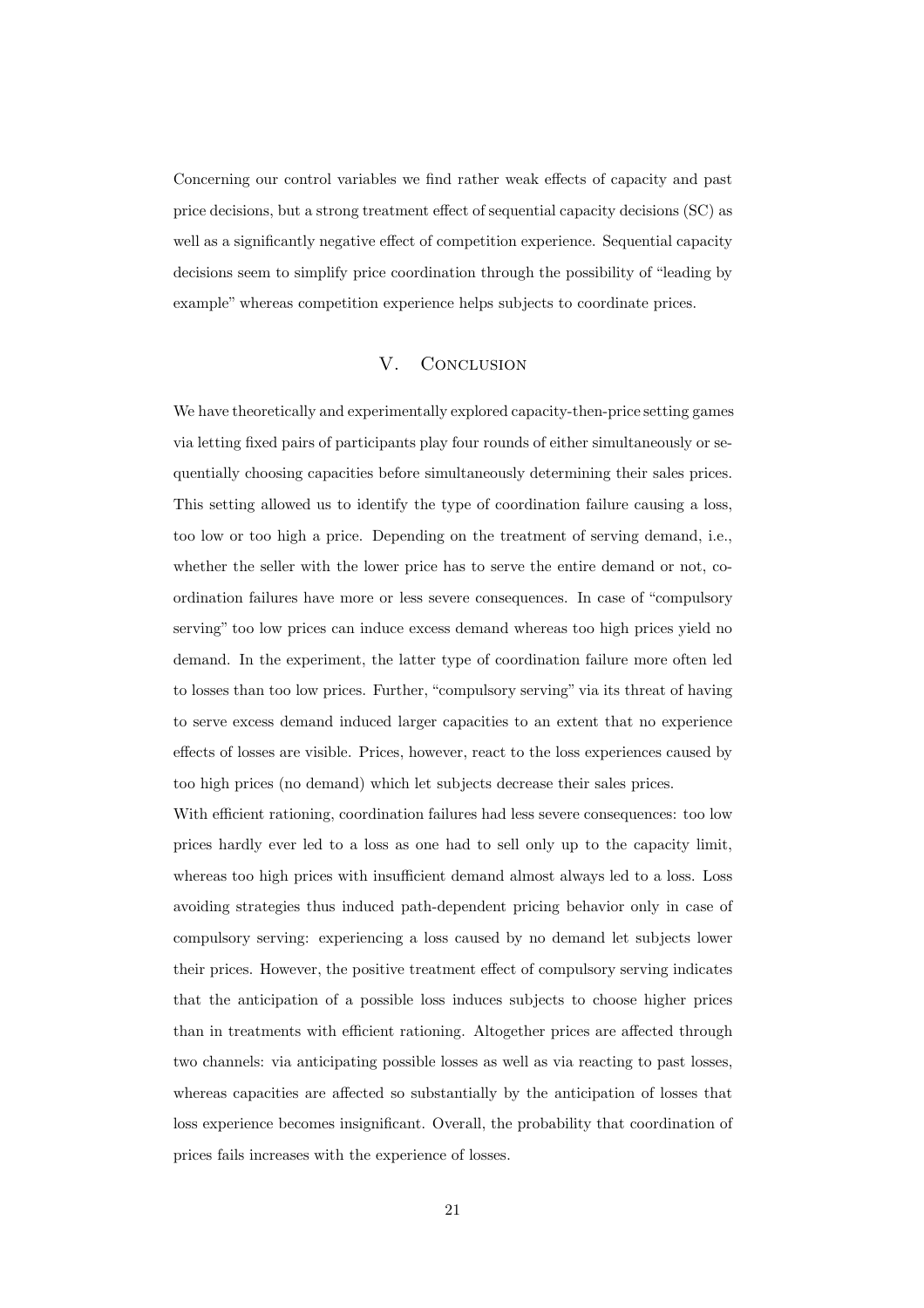Our findings shed new light on how loss experiences affect market behavior. In line with earlier work identifying a "rationalizing" effect of losses (Cachon and Camerer, 1996; Feltovich et al., 2012) participants, confronting (a risk of) losses, prefer "safe" over "risky" strategies when their choices are restricted to these options. Our setting adds to this observation via offering participants other loss-avoiding (risk-reducing) strategies, namely more collusive or more competitive capacity as well as price choices.

It is striking that participants mainly react to loss experiences by safer strategies and not by risky attempts to recover their previous losses, unlike reported by (experimental) studies inspired by prospect theory (see, for instance, Laury and Holt, 2008). This can be due to the fact that in our experimental scenarios risk reduction is costly and therefore associated with lower profits. For example, while lower prices on the one hand avoid being restricted to residual or even no demand, on the other hand they reduce total profits. Similarly, higher capacities avoid compulsory serving above capacity limits but increase sunk capacity costs and thereby also reduce total profits. It thus seems that in richer strategic settings some of the stylized results, based on (experimental) evidence from studies of individual decision making, may become debatable. However, more research is needed before reaching sound conclusions on how multiplicity of loss avoiding strategies with varying costs affects risky decision making in market contexts.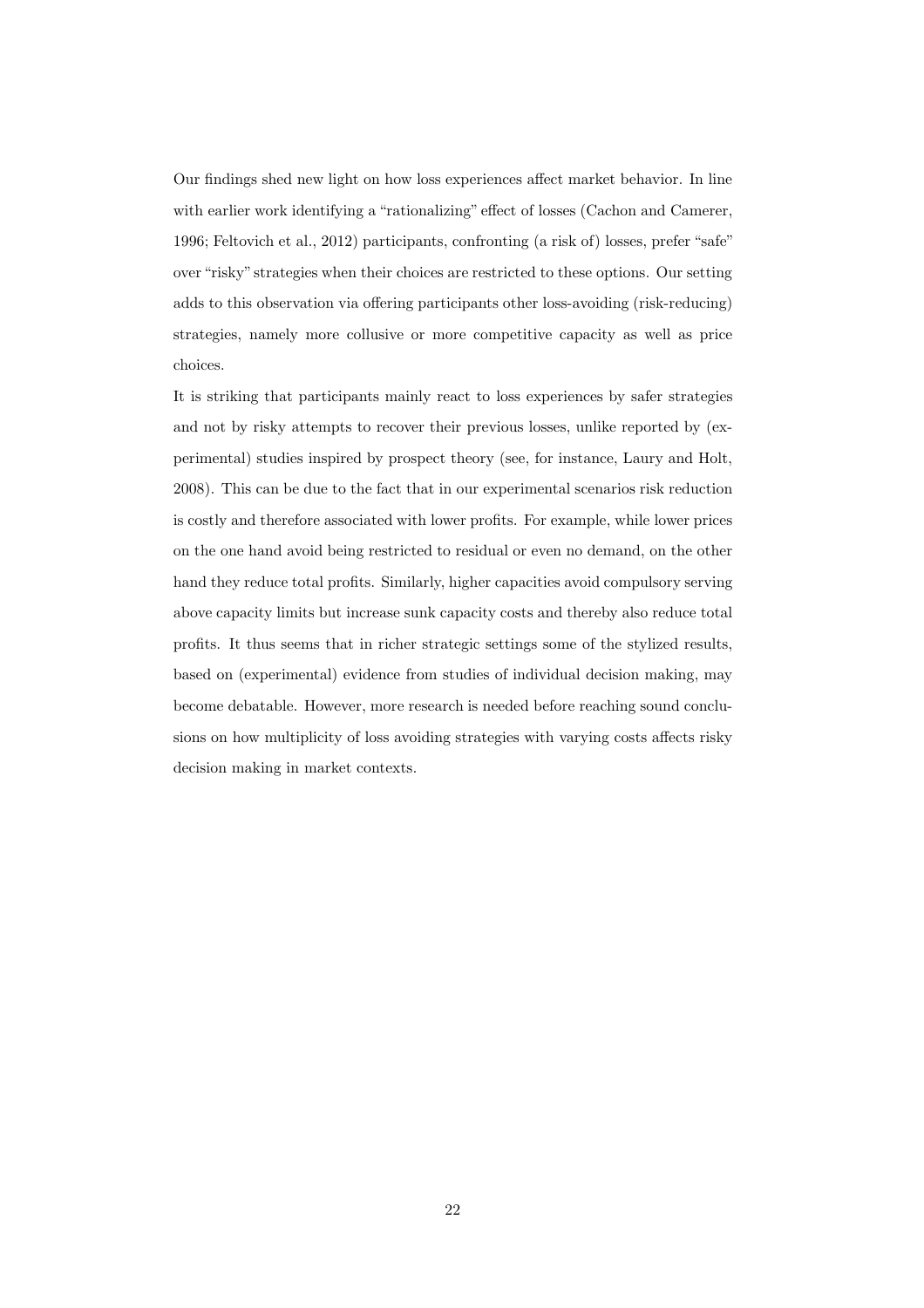# Appendix

Table 7: Effect of price coordination failures on capacity choices

|                                                          | $CS=0$                                            |             | $CS=1$     |             |  |
|----------------------------------------------------------|---------------------------------------------------|-------------|------------|-------------|--|
| Variable                                                 | Coeff.                                            | (Std. Err.) | Coeff.     | (Std. Err.) |  |
| $\bar{q}_{own}(t-1)$                                     | $0.432***$                                        | (0.035)     | $0.448***$ | (0.050)     |  |
| $\bar{q}_{other}(t-1)$                                   | $0.065***$                                        | (0.019)     | $0.217***$ | (0.029)     |  |
| $p_{own}(t-1)$                                           | $0.068**$                                         | (0.029)     | 0.044      | (0.051)     |  |
| $p_{other}(t-1)$                                         | $-0.034$                                          | (0.023)     | $0.143***$ | (0.031)     |  |
| Too high p                                               | $-0.934$                                          | (1.016)     | 0.098      | (1.371)     |  |
| Too low p                                                | 2.569                                             | (13.159)    | 1.843      | (1.869)     |  |
| Exp                                                      | $-0.237$                                          | (1.978)     | $-1.779$   | (2.113)     |  |
| fRound                                                   | $-1.202$                                          | (1.034)     | $-2.238$   | (1.753)     |  |
| Game                                                     | $-1.134***$                                       | (0.410)     | 0.455      | (0.486)     |  |
| Constant                                                 | $28.365***$                                       | (5.233)     | 6.339      | (8.425)     |  |
|                                                          |                                                   |             |            |             |  |
| Observations                                             | 2852                                              |             | 1571       |             |  |
| $\mathbb{R}^2$                                           | 0.209                                             |             | 0.237      |             |  |
| $*10\%$<br>$** 5\%$<br>$***1\%$<br>Significance levels : |                                                   |             |            |             |  |
|                                                          | Standard errors clustered at matching group level |             |            |             |  |

Includes SC, IC, CS, and R treatment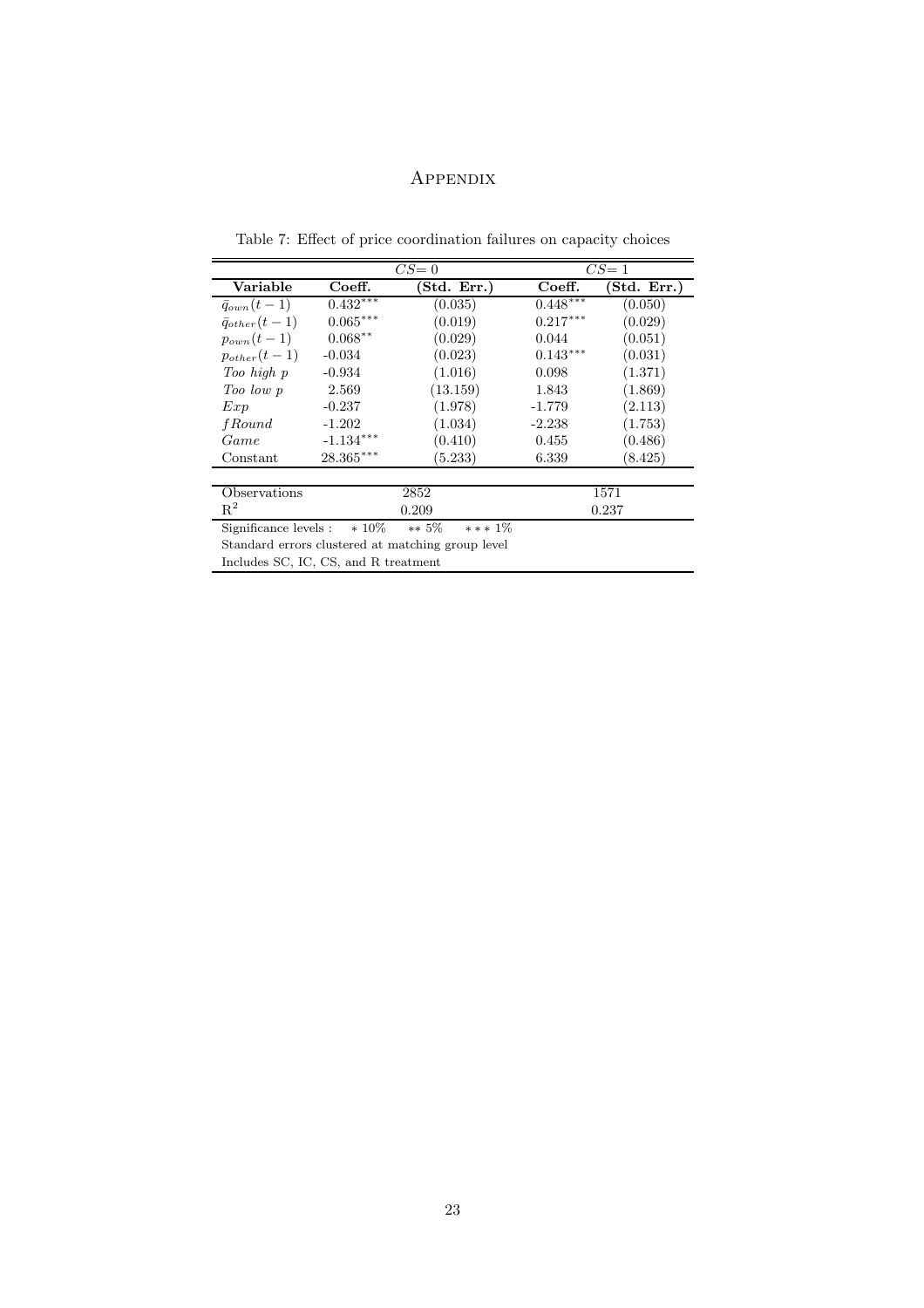Instructions for treatment IC.R.N-M, conditions SC and CS in parentheses

#### General information

Thank you for participating in this experiment. Please remain silent and turn off your mobile phones. Please read the instructions carefully and note that they are identical for each participant. During the experiment it is forbidden to talk to other participants. In case you do not follow these rules, we will have to exclude you from the experiment as well as from any payment.

You will receive 15 euros for participating in this experiment. The participation fee and any additional amount of money you will earn during the experiment will be paid out to you privately in cash at the end of the session. No other participant will know how much you earned. All monetary amounts in the experiment will be given in ECU (experimental currency units). At the end, all earned ECUs will be converted into Euro using the following exchange rate:

 $10.000$  ECU = 1 euro

Procedure of the experiment

The experiment consists of 2 parts with 12 rounds each. In each part you will make decisions at three stages. One stage consists of four rounds. You receive the instructions for the second part after finishing the 12 rounds of part 1.

At the end of the experiment, 5 rounds of each part will be randomly selected to determine your payment. You will receive the sum of your payoffs you have earned in 10 rounds. Your total payment will be comprised of the participation fee of 15 Euro and the amounts you earned in the 10 randomly selected rounds.

If you suffer a loss in the 10 selected rounds, you can pay it in cash or balance it by completing additional tasks at the end of the experiment. Please note that these additional tasks can only be used to compensate for possible losses, but not to increase your earnings. Additionally, you will receive a payment for one task from the questionnaire part. Hence, you will receive the participation fee and payment for the questionnaire part in any case.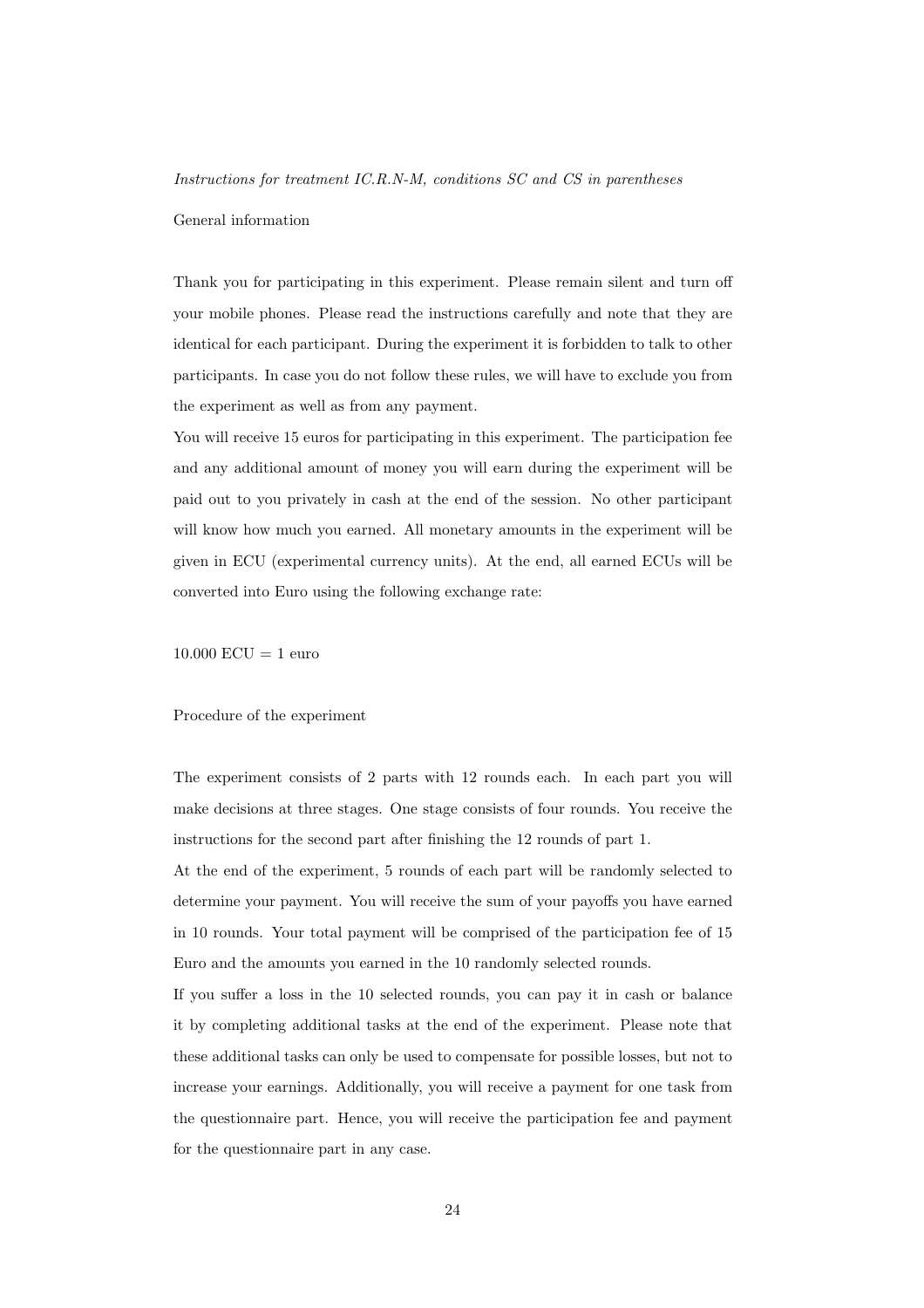#### Introduction

In this experiment you take the role of a manager in a company. You decide how many units of a good your company should produce. This amount specifies the capacity of your company. Afterwards, you choose the selling price for the produced good. Your company has a competing company which produces the same good. You compete against the other company in four rounds. Afterwards, another competitor will be randomly assigned to you. You will not be informed about the other manager's identity.

In each round of the experiment, you will first make decisions about the capacity, followed by decisions about the price. At the beginning of each round, you and the company you are competing with will decide about your capacity simultaneously (SC: one after another) and independently of each other. The capacity corresponds to the amount of goods that your company is planning to produce in this round. Every capacity unit costs a fixed amount. (CS: Your capacity determines how much you can sell in one round without additional costs. If you have to sell more than your capacity, every additional unit has much higher fixed costs.) After your capacity decision, you will be informed about the capacity decision of your competing company. (SC: At the beginning of each stage, it will be decided by choice which company determines its capacity first. The other company will be informed about this decision before making its own). Afterwards, both companies choose their selling price for their good at the same time. The company with the lower price gets the chance to sell its produced amount first. The company with the higher price can sell something only if the preferred company has produced too little to sell something to every interested costumer. (CS: The company with the lower price must sell the requested amount for the given price. The company with the higher price does not sell anything.) If the prices are equal, the costumers are distributed to both companies equally (if the number of costumers is odd, it will be rounded to the next higher even number). In any case, both companies have to pay their production costs. This holds even if they have not sold anything.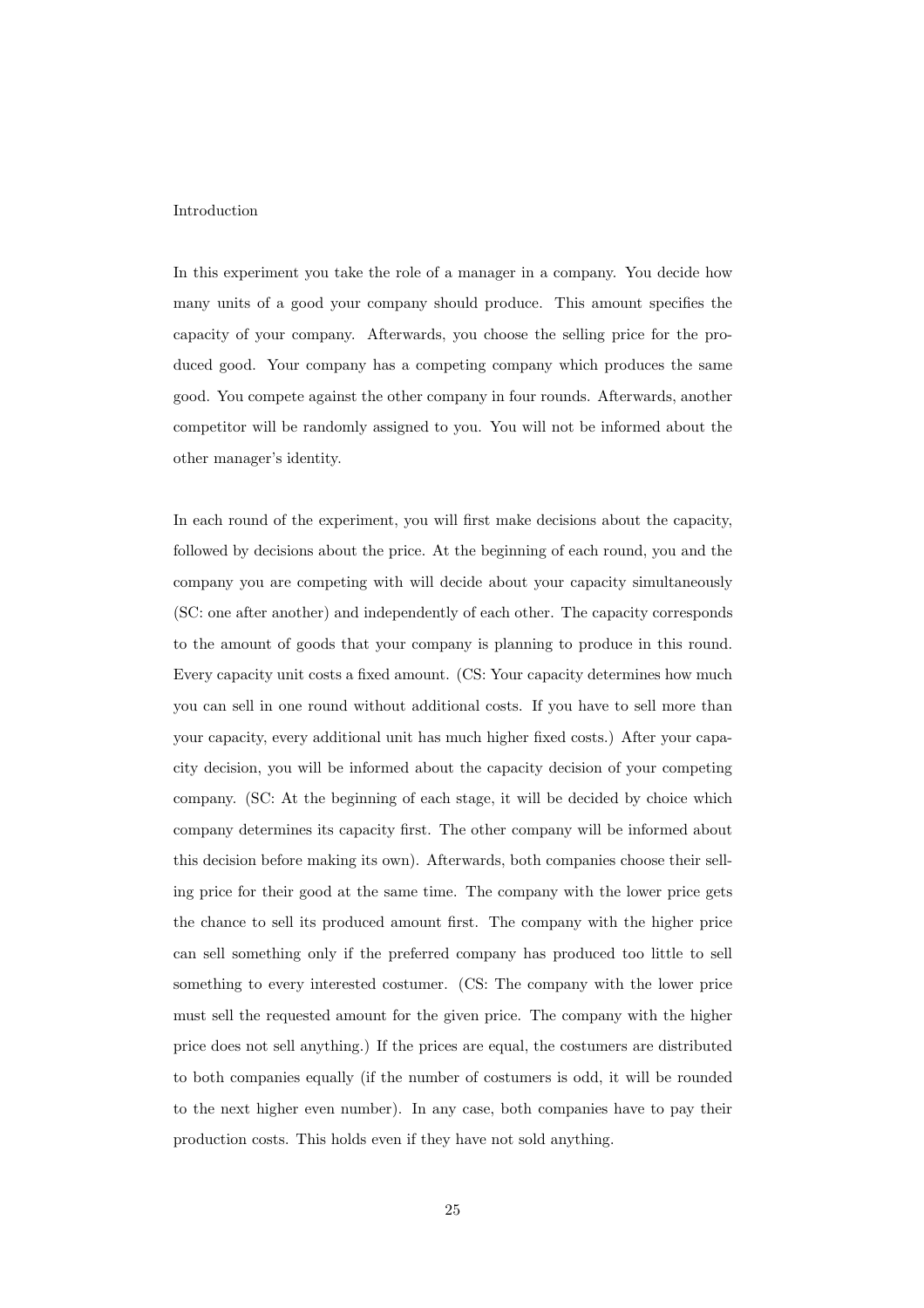Definition of the experiment - Part 1

The experiment consists of two parts which are divided into three stages. At the beginning of each stage, the groups of two companies are assigned by chance and each time anew. (Additionally, the computer chooses which company will make its decision first.)

One stage consists of four rounds, in which you interact with the same competing company. The procedure is as follows:

- 1. Both companies choose a capacity between 0 and 100 at the same time. The costs are 80 ECU for each capacity unit. (SC: the randomly selected company chooses a capacity between 0 and 100. The capacity decision is announced. Afterwards, the other company chooses its capacity. For both companies the costs are 80 ECU for each capacity unit.)
- 2. The capacity decisions are announced. (SC: The capacity decision of the other company is announced).
- 3. Both companies choose a price between 0 and 200 for the produced good at the same time.
- 4. The chosen prices are announced, the produced goods are sold and both companies come to know their earnings or losses as well as the ones of the other company.

The demand of your produced good complies with your chosen price: The more expensive the good, the less it is bought.

The number of costumers for the produced good is computed by the software and depends on price p. It equals the amount 200-p. This means that the number of costumers declines with a rising price.

Your payment is composed of your revenues minus your production costs. For every sold good you receive the chosen price and pay production costs for every produced unit. The amount you sell depends on whether your price is smaller, higher or equal to the price of the other company in your group: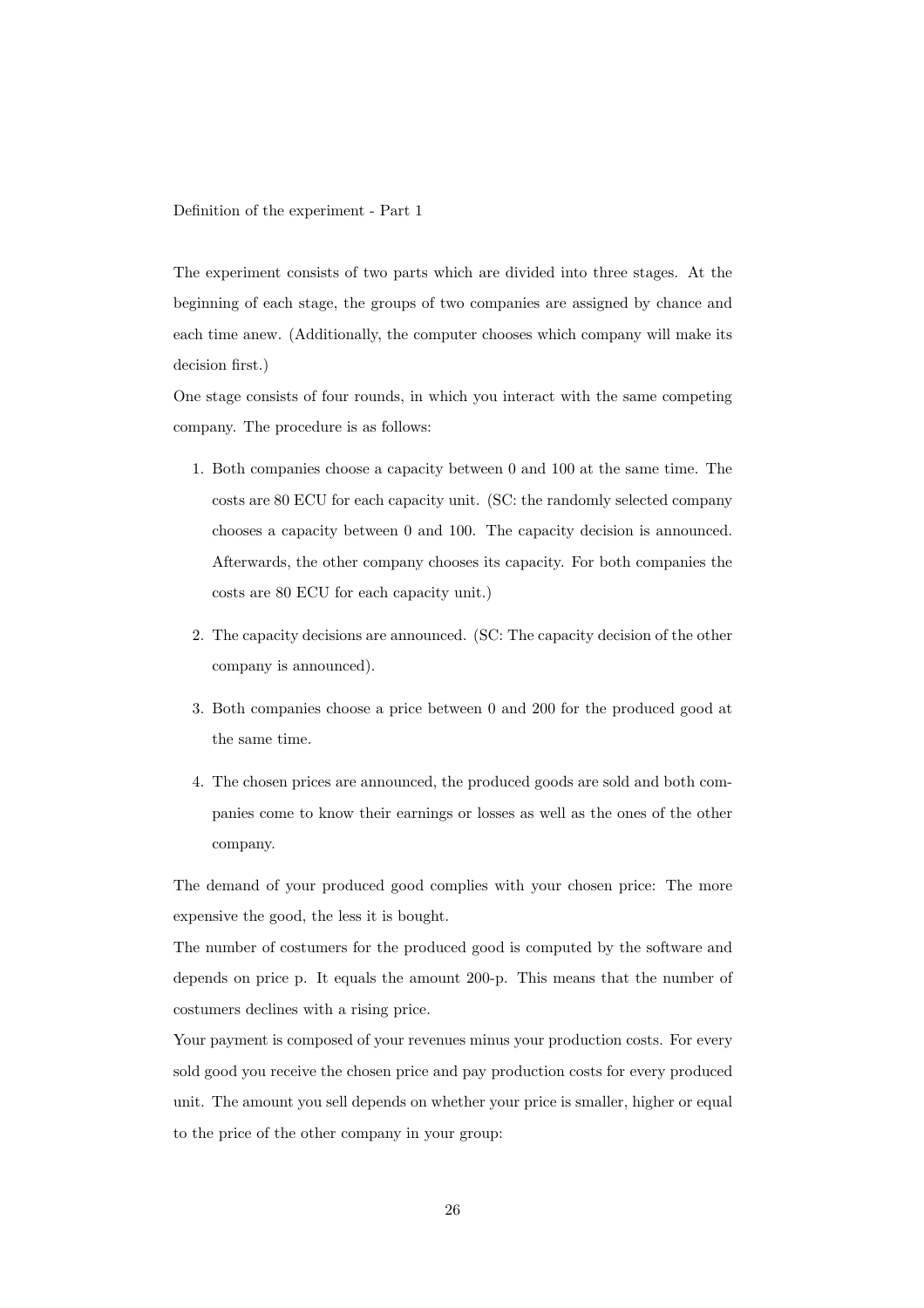## a) Your price is lower.

In this case you first get the chance to sell your produced amount. For every unit sold you receive your price p. If an amount M is requested, you earn  $p^*M$ . From this you have to subtract the production costs of 80 ECU per produced unit. If the requested amount M exceeds your capacity, the other company can sell something at its higher price. This will work if interested customers remain that are ready to pay the higher price. (CS: You have to sell a good to every costumer. For every sold unit you receive your price p. If an amount M is demanded, you earn  $p^*M$ . From this you have to subtract the production costs. If the requested amount M exceeds your capacity, you have to pay 120 ECU for each unit produced above capacity. )

## b) Your price is higher.

In this case, you only sell something if the other company has produced too little. If there are remaining customers who are ready to buy at the higher price, they will buy from you. For every unit sold you receive the chosen price. Even if you sell nothing or less than you have produced you have to pay all the production costs at the amount of 80\*your capacity. (CS: You do not sell anything, but have to pay the production costs that correspond to 80\*your capacity.)

#### c) Both prices are equal.

In this case both companies can each sell to one half of the costumers. Even if you sell less than you have produced you have to pay all the production costs. (CS: In this case, both companies each have to sell to one half of the costumers. If this amount does not exceed their capacity, costs in the amount of 80 ECU arise for each produced unit. If this amount exceeds their capacity, they have to pay 120 ECU for each unit produced above capacity.)

Therefore, your payment can be summarized as follows:

Your price\*sold amount -  $80*$ your capacity

Please note that the production costs of 80\*your capacity also arise even if you sell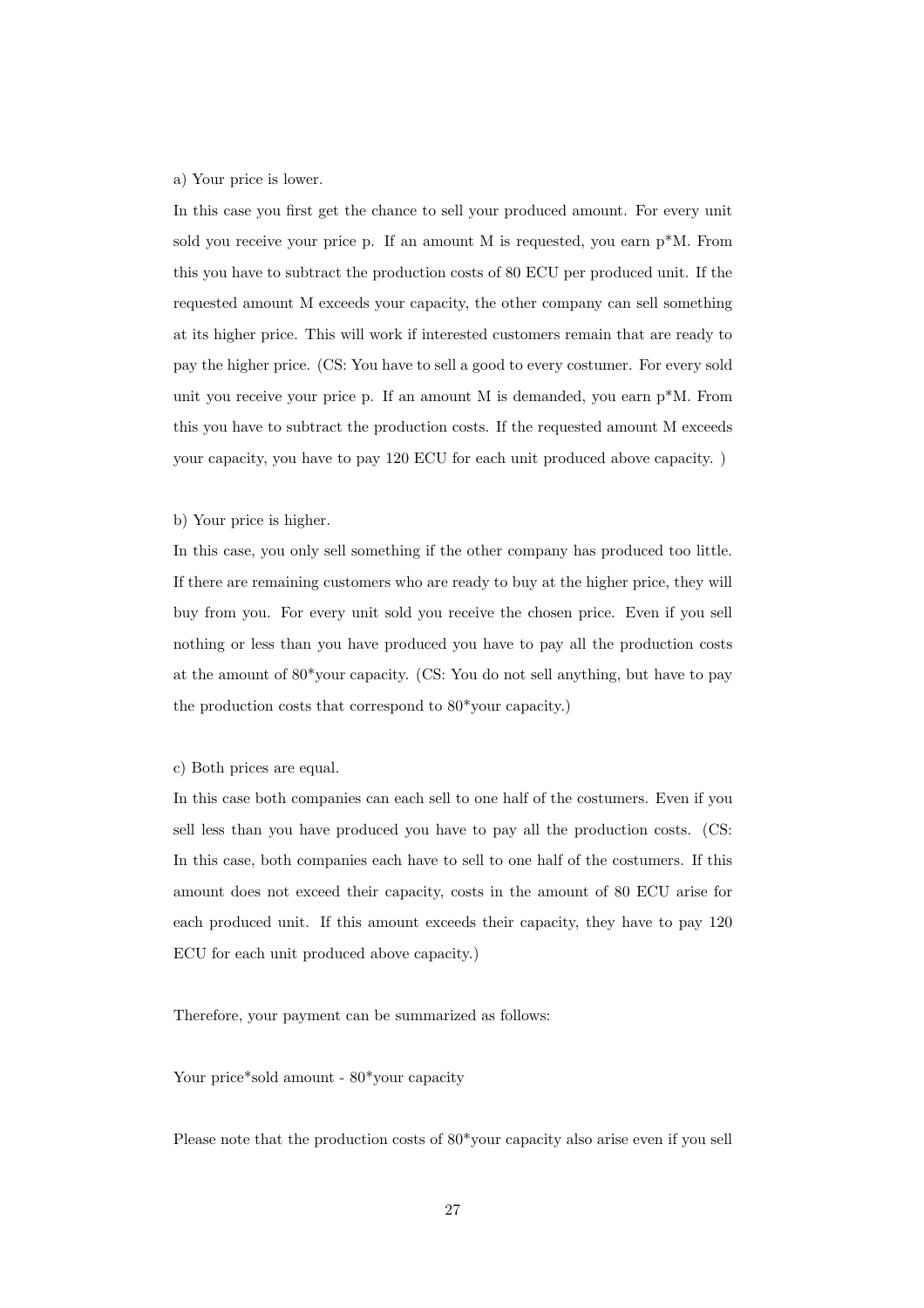nothing or less than you produced in one round. (CS: Please note that the amount sold can be 0 and the fixed costs rise from 80 to 120 ECU if the sold amount exceeds your capacity.)

You will receive instructions for part 2 at the end of stage 1.

Before part 1 of the experiment begins, we ask you to answer a few control questions to help you understand the rules of the experiment. This is followed by one practice round, so that you can become familiar with the structure of the experiment. If you have any questions, please raise your hand.

Instructions for part 2

Part 2 also consists of three stages. At the beginning of each stage, the groups of two companies are chosen randomly. (SC: The computer will also decide randomly which company decides first about its capacity.)

Afterwards, there will be four rounds in each stage. The process of these rounds only differs from the rounds in part 1 insofar that the companies can tell the other company the price they will determine before choosing a price. This statement is not binding, e.g., the actual decision can be different from the price which was told. If you have any questions about part 2, please raise your hand.

## **REFERENCES**

- ABBINK, K., and BRANDTS, J. (2008). 24. Pricing in Bertrand competition with increasing marginal costs. Games and Economic Behavior, 83, 1-31.
- ANDERHUB, V., GÜTH, W., KAMECKE, U. and NORMANN, H.-T. (2003). Capacity choices and price competition in experimental markets. Experimental Economics, 6, 27-52.
- ANDERSSON, O. and WENGSTRÖM, E. (2012). Credible communication and cooperation: Experimental evidence from multi-stage games. Journal of Economic Behavior and Organization, 81, 207-19.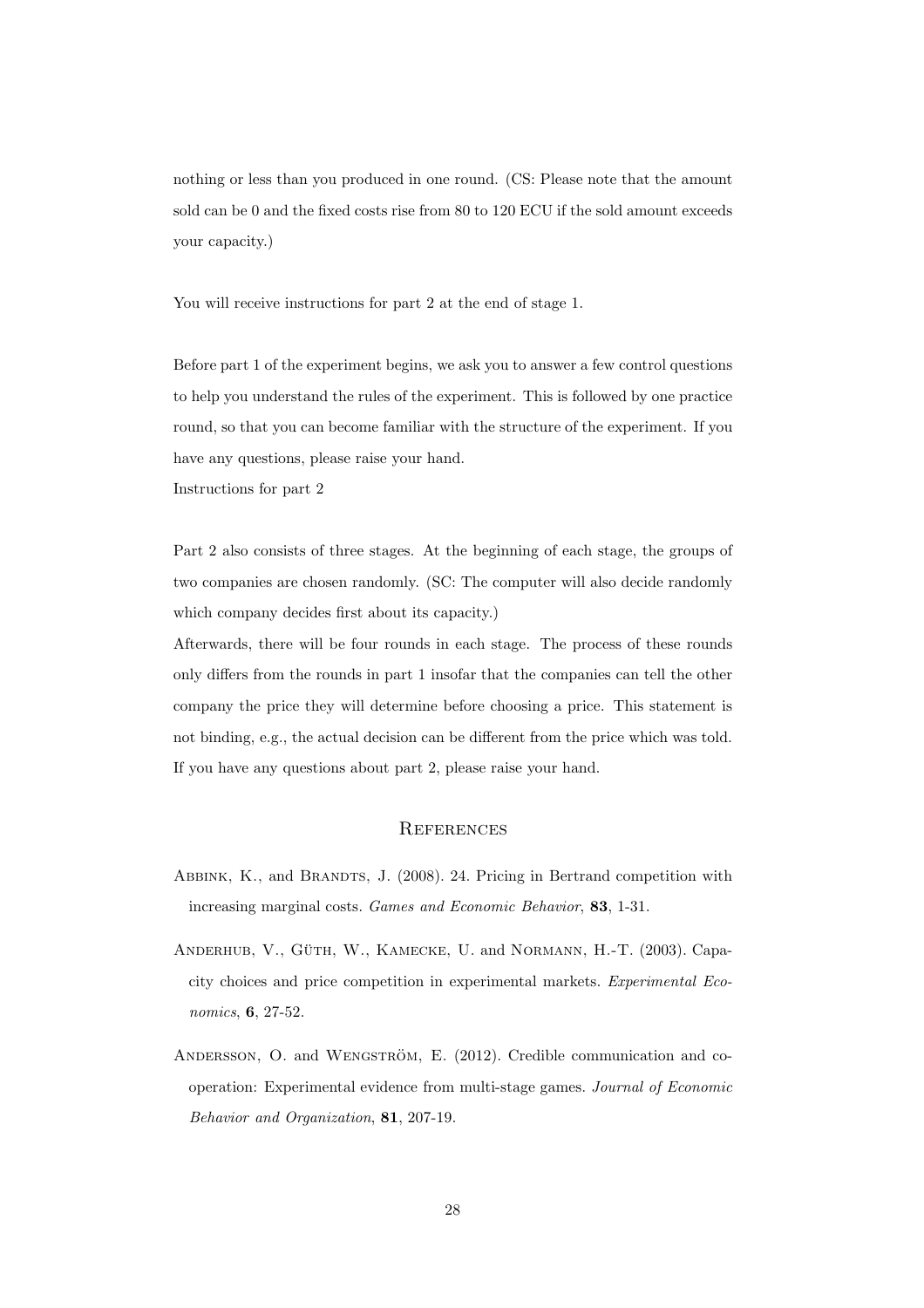- ANDERSSON, O., ARGENTON, C. and WEIBULL, J. W. (2014). Robustness to strategic uncertainty. Games and Economic Behavior, 85, 272-288.
- BOCCARD, N. and WAUTHY, X. (2000). Bertrand competition and Cournot outcomes: Further results. Economics Letters, 68, 279-85.
- BOCCARD, N. and WAUTHY, X. (2004). Bertrand competition and Cournot outcomes: A correction. Economics Letters, 84, 163-66.
- CABON-DHERSIN, M.-L. and DROUHIN, N. (2014). Tacit collusion in a one-shot game of price competition with soft capacity constraints. Journal of Economics and Management Strategy, 23, 427-42.
- CACHON, G. P. and CAMERER, C. F. (1996). Loss avoidance and forward induction in experimental coordination games. Quarterly Journal of Economics, 111, 165 - 94.
- COOPER, D. J. and KÜHN, K.-U.  $(2014)$ . Communication, renegotiation, and the scope for collusion. American Economic Journal: Microeconomics, 6, 247-78.
- Charness, G. (2000). Self-serving cheap talk: A test of Aumann's conjecture. Games and Economic Behavior, 33, 177-94.
- Cournot, A. (1838). Recherches sur les principles mathematiques de la theorie des richesses. Paris.
- FELTOVICH, N., IWASAKI, A. and ODA, S. H. (2012). Payoff levels, loss avoidance, and equilibrium selection in games with multiple equilibria: An experimental study. Economic Inquiry, 50, 932-62.
- FISCHBACHER, U. (2007). Zurich toolbox for readymade economic experiments. Experimental Economics, 10, 171-78.
- $G$ UTH, W.  $(1995)$ . A simple justification of quantity competition and the Cournotoligopoly. ifo studien, 41, 245-57.
- GÜTH, W., STADLER, M., ZABY, A. (2018). Capacity Precommitment, Communication, and Collusive Pricing. Theoretical Benchmark and Experimental Evidence. Working Paper in Economics and Finance No. 114.